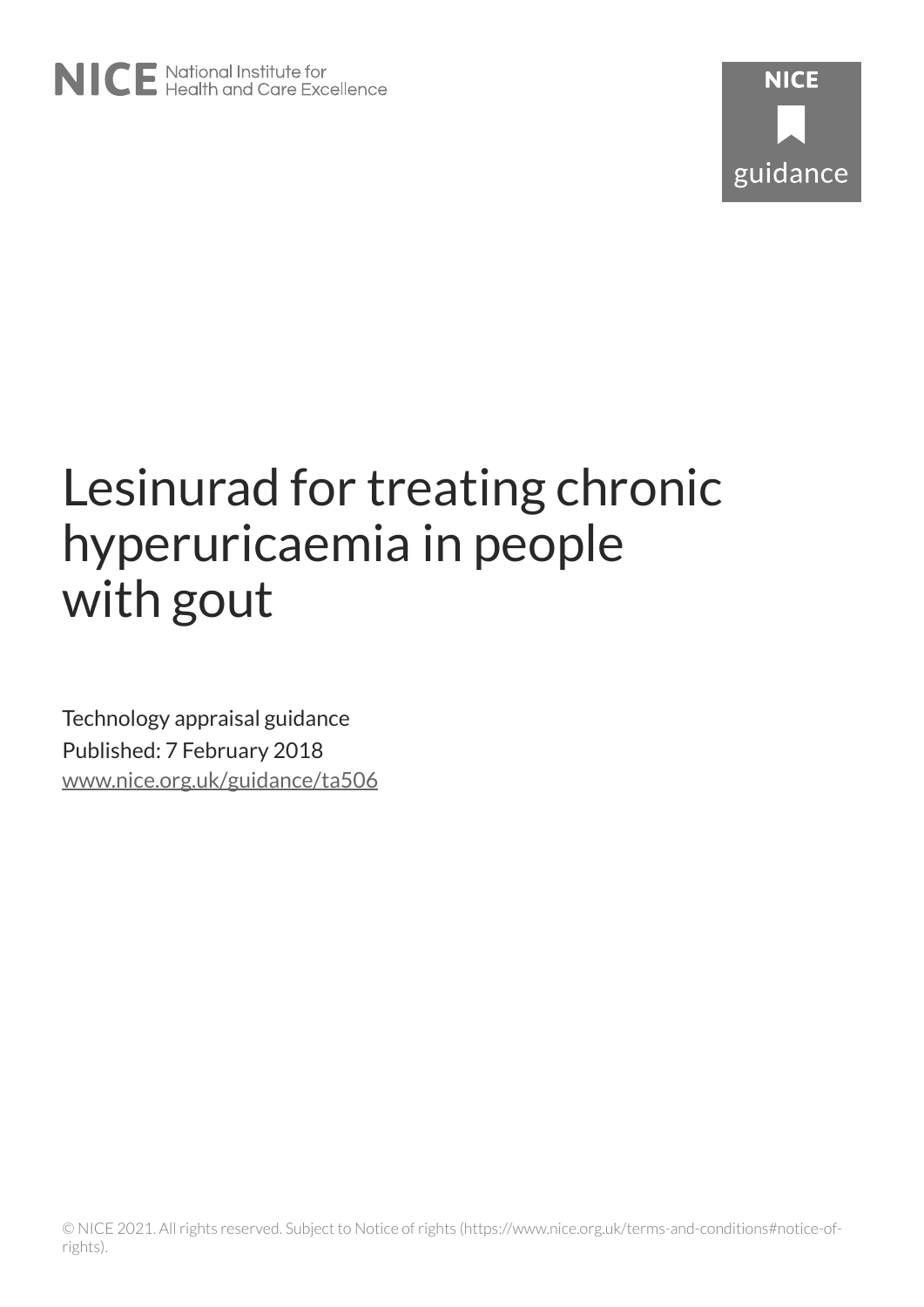## Your responsibility

The recommendations in this guidance represent the view of NICE, arrived at after careful consideration of the evidence available. When exercising their judgement, health professionals are expected to take this guidance fully into account, alongside the individual needs, preferences and values of their patients. The application of the recommendations in this guidance are at the discretion of health professionals and their individual patients and do not override the responsibility of healthcare professionals to make decisions appropriate to the circumstances of the individual patient, in consultation with the patient and/or their carer or guardian.

Commissioners and/or providers have a responsibility to provide the funding required to enable the guidance to be applied when individual health professionals and their patients wish to use it, in accordance with the NHS Constitution. They should do so in light of their duties to have due regard to the need to eliminate unlawful discrimination, to advance equality of opportunity and to reduce health inequalities.

Commissioners and providers have a responsibility to promote an environmentally sustainable health and care system and should [assess and reduce the environmental impact of implementing](https://www.nice.org.uk/about/who-we-are/sustainability)  [NICE recommendations w](https://www.nice.org.uk/about/who-we-are/sustainability)herever possible.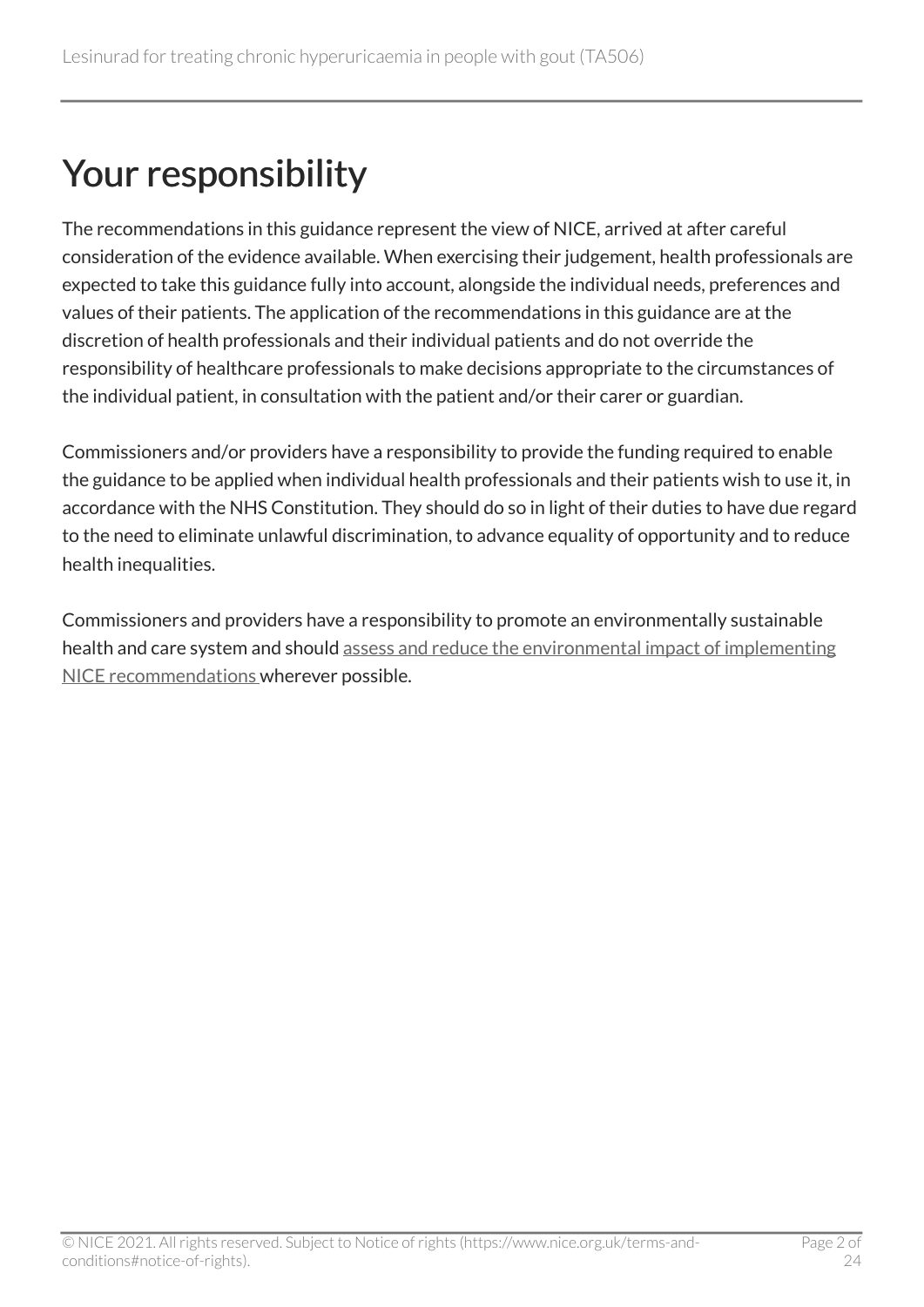# **Contents**

| $\overline{4}$ |    |
|----------------|----|
|                |    |
|                | 6  |
|                | 6  |
|                | 6  |
|                | 7  |
|                | 8  |
|                | 10 |
|                | 11 |
|                | 11 |
|                | 12 |
|                | 13 |
|                | 13 |
|                | 14 |
|                | 15 |
|                | 16 |
|                | 19 |
|                | 20 |
|                | 22 |
| 23             |    |
|                | 23 |
|                | 23 |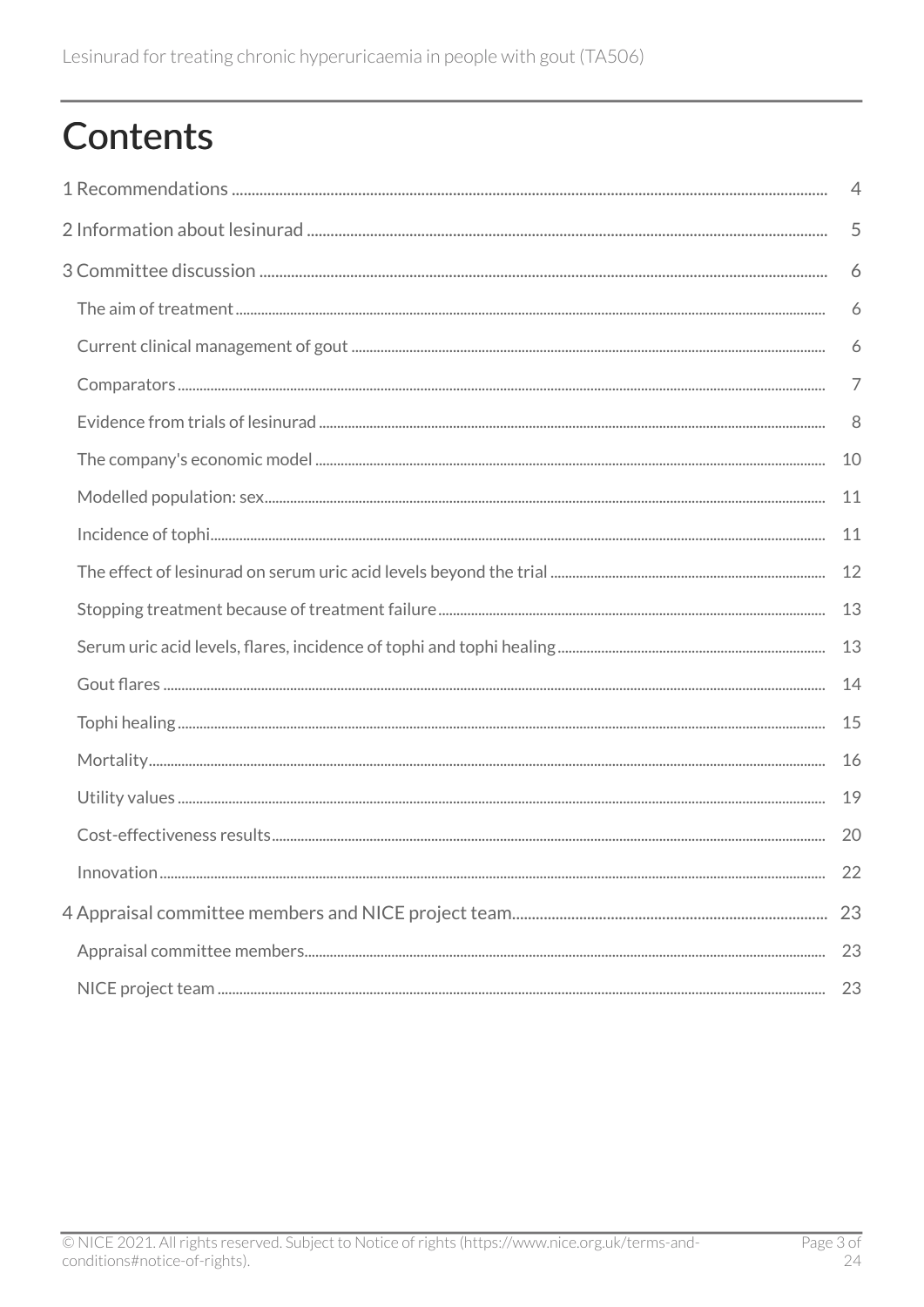### <span id="page-3-0"></span>1 Recommendations

- 1.1 Lesinurad is not recommended within its marketing authorisation, that is, with a xanthine oxidase inhibitor for treating hyperuricaemia in adults with gout whose serum uric acid is above the target level despite an adequate dose of a xanthine oxidase inhibitor alone.
- 1.2 This recommendation is not intended to affect treatment with lesinurad that was started in the NHS before this guidance was published. People having treatment outside this recommendation may continue without change to the funding arrangements in place for them before this guidance was published, until they and their NHS clinician consider it appropriate to stop.

#### Why the committee made this recommendation

Drug treatments for gout include 2 xanthine oxidase inhibitors, allopurinol or, if that is not tolerated, febuxostat. Evidence from 2 randomised controlled trials shows that more people on lesinurad plus allopurinol reach a target serum uric acid level than people on allopurinol alone. This outcome is seen as clinically relevant when treating gout, but the number of flares and tophi healing are more important outcomes for patients. It is plausible that lowering serum uric acid levels reduces the number of flares and improves healing of tophi, but the clinical evidence does not show that lesinurad plus allopurinol improves these outcomes compared with allopurinol alone.

The main factors affecting the cost effectiveness of lesinurad are the assumptions that lowering serum uric acid levels in people with gout improves quality of life and that it prolongs life. Results from observational studies suggest that people with chronic gout have a shorter life expectancy than people without gout. However, there is no robust evidence from randomised trials to show that lowering serum uric acid levels extends life.

The preferred cost-effectiveness estimate for lesinurad plus allopurinol compared with allopurinol alone is £62,298 per quality-adjusted life year gained. However, this estimate is not based on comparing lesinurad plus allopurinol with the highest possible dose of allopurinol, so the most plausible cost-effectiveness estimate could be even higher. Because this is substantially above the range normally considered by NICE to be a cost-effective use of NHS resources, lesinurad cannot be recommended.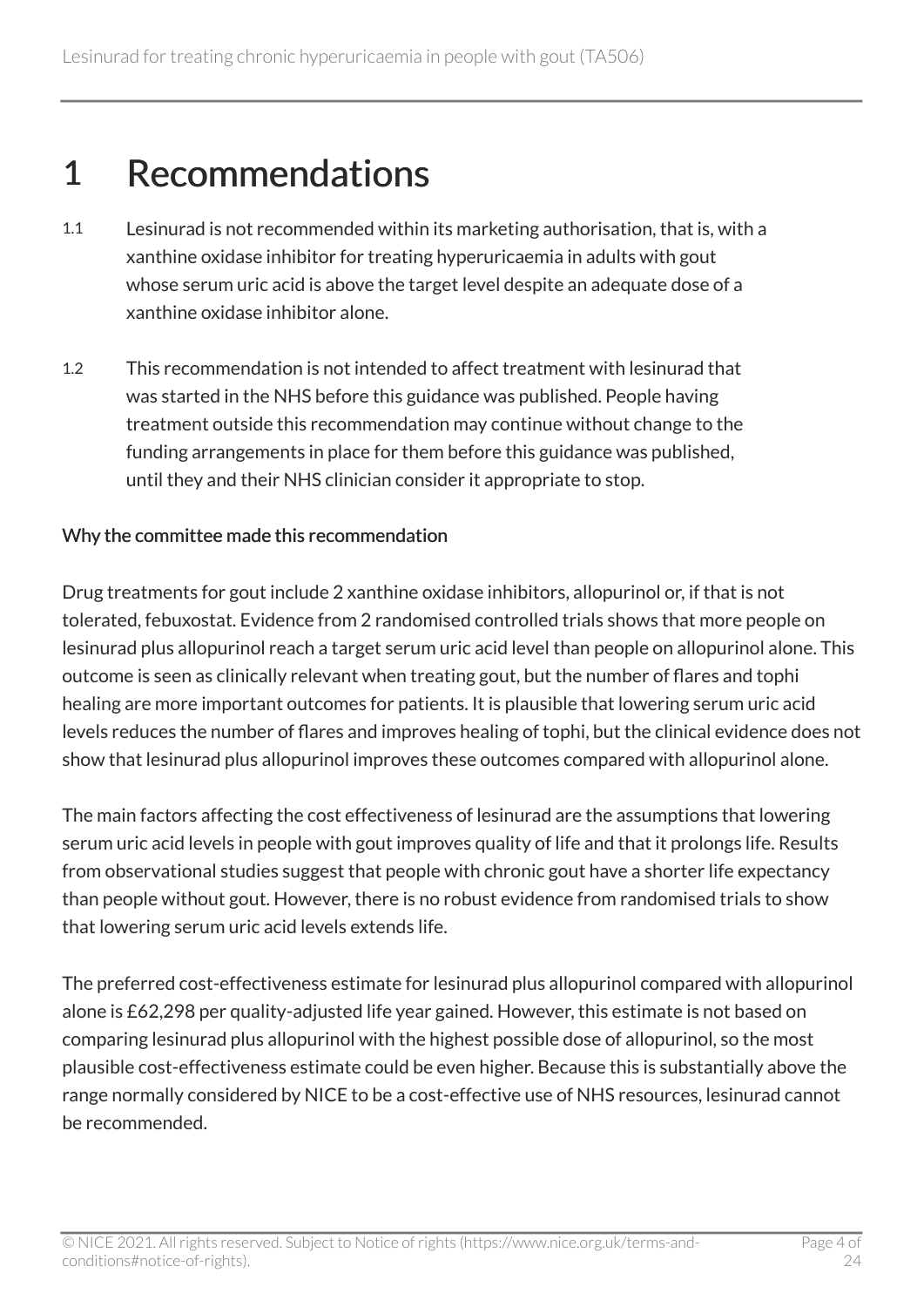## <span id="page-4-0"></span>2 Information about lesinurad

#### Information about lesinurad

| <b>Marketing</b><br>authorisation              | Lesinurad (Zurampic, Grünenthal) taken with a xanthine oxidase inhibitor has a<br>marketing authorisation for treating hyperuricaemia in adults with gout, with or<br>without tophi, whose serum uric acid is above the target level with an adequate<br>dose of a xanthine oxidase inhibitor alone.<br>Licensed xanthine oxidase inhibitors include allopurinol and febuxostat.                                                                                                                                                                                                                               |
|------------------------------------------------|----------------------------------------------------------------------------------------------------------------------------------------------------------------------------------------------------------------------------------------------------------------------------------------------------------------------------------------------------------------------------------------------------------------------------------------------------------------------------------------------------------------------------------------------------------------------------------------------------------------|
| Dosage in<br>the<br>marketing<br>authorisation | The recommended dose of lesinurad is 200 mg, administered orally daily in the<br>morning. This is also the maximum dose (see section 4.4 of the summary of<br>product characteristics). Lesinurad tablets must be given at the same time as the<br>morning dose of a xanthine oxidase inhibitor, that is, allopurinol or febuxostat.<br>The recommended minimum dose of allopurinol is 300 mg, or 200 mg for<br>patients with moderate renal impairment (creatinine clearance 30–59 ml/min). If<br>treatment with the xanthine oxidase inhibitor is interrupted, lesinurad dosing<br>must also be interrupted. |
| Price                                          | The company stated that the list price is £27.90 per 30-pack of 200-mg tablets.<br>Costs may vary in different settings because of negotiated procurement<br>discounts.                                                                                                                                                                                                                                                                                                                                                                                                                                        |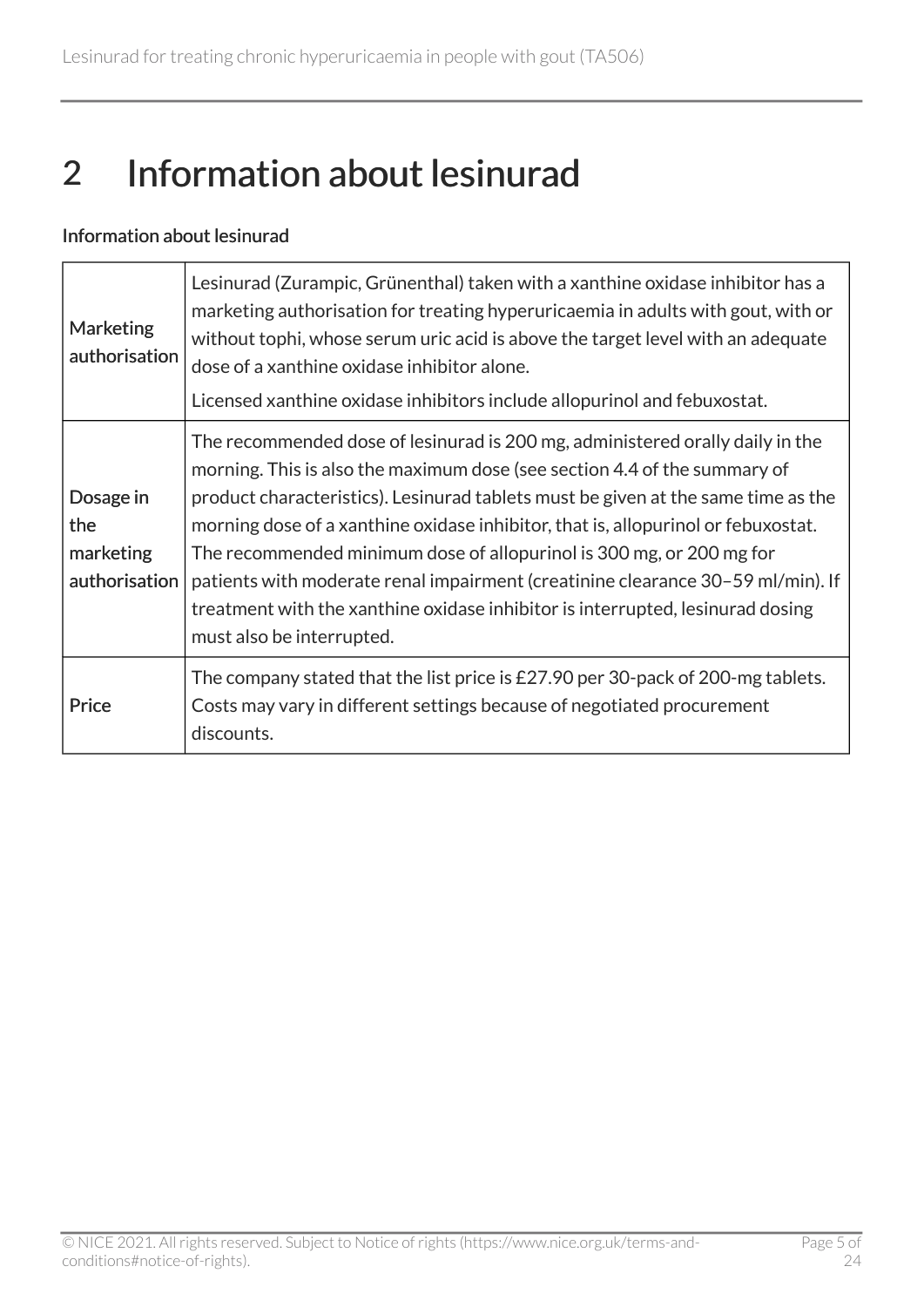## <span id="page-5-0"></span>3 Committee discussion

The appraisal committee ([section](#page-22-1) 4) considered evidence submitted first by AstraZeneca and then by Grünenthal, and a review of this submission by the evidence review group (ERG). See the [committee papers](https://www.nice.org.uk/guidance/ta506/evidence) for full details of the evidence.

### <span id="page-5-1"></span>The aim of treatment

#### <span id="page-5-4"></span>Treatment aims to reduce recurrent episodes of gout by lowering serum uric acid levels

3.1 The committee heard from the clinical experts that the main aim of treatment is to control the frequency of gout flares and to reduce tophi and, in practice, this is commonly achieved at lower serum uric acid levels. It heard from a clinical expert that there is debate about the appropriate target: some guidelines (for example, the British Society of Rheumatology) recommend 300 micromol/litre (5 mg/100 ml); others recommend 360 micromol/litre (6 mg/100 ml). The clinical expert advised that symptoms improve faster in some patients when the serum uric acid level is below 300 micromol/litre even though 360 micromol/ litre is below the saturation threshold of uric acid. The committee acknowledged that, in clinical practice, the aim of treatment is to reduce serum uric acid levels to below 300 or 360 micromol/litre.

### <span id="page-5-2"></span>Current clinical management of gout

#### <span id="page-5-3"></span>Drug therapy for gout in the NHS includes allopurinol and febuxostat

3.2 The committee understood that, before starting any uric acid-lowering treatment, clinicians usually offer people with gout advice on improving their diet, drinking less alcohol, exercising more and stopping smoking. It heard from a clinical expert that, if drug treatment is needed, the options include allopurinol or, if that is not tolerated, febuxostat. The committee heard that clinicians should offer allopurinol and titrate the dose up (to a maximum of 900 mg per day) until serum uric acid is below the target level. It heard from the clinical expert that the median dose of allopurinol associated with reducing serum uric acid to below a target of 360 micromol/litre is 400 mg. The committee noted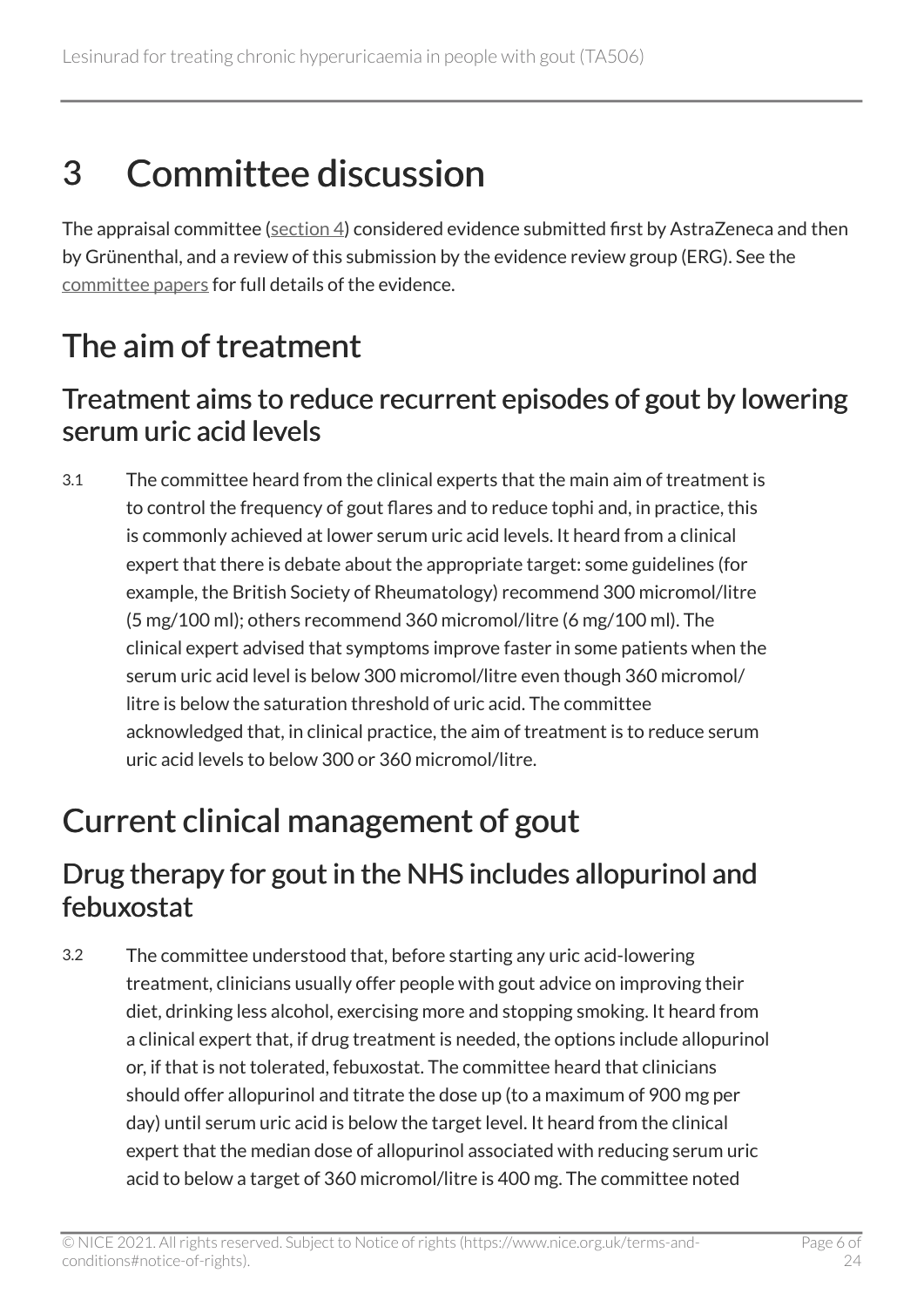comments from the Primary Care Rheumatology (PCR) Society that the maximum tolerated dose for most patients in primary care is between 400 mg and 600 mg of allopurinol daily. It also heard from the patient and clinical experts that many patients in the UK do not take adequate doses of allopurinol. This is not because they cannot tolerate such doses, but because clinicians and patients focus on treating comorbidities (such as blood pressure and lipids) rather than lowering serum uric acid levels and because clinicians lack awareness of the importance of increasing the dose of allopurinol. The committee heard that, in line with [NICE's technology appraisal guidance on](https://www.nice.org.uk/guidance/ta164) [febuxostat for the management of hyperuricaemia in people with gout](https://www.nice.org.uk/guidance/ta164), people are prescribed febuxostat only if:

- they cannot have full dose-escalation of allopurinol because of adverse reactions or
- allopurinol is contraindicated or not tolerated.

The committee understood that, although sulfinpyrazone and benzbromarone are treatment options, they are not widely available in the NHS. The committee understood that, to prevent an increase in gout flares that can occur when treatment with febuxostat or allopurinol starts, people are offered up to 6 months of colchicine or a non-steroidal anti-inflammatory drug (NSAID). The committee concluded that allopurinol is widely used and well tolerated, and best practice is to increase the dose to achieve a target serum uric acid level, but that such dose adjustments do not routinely happen in UK clinical practice.

### <span id="page-6-0"></span>**Comparators**

#### <span id="page-6-1"></span>The relevant comparator is the maximum tolerated dose of allopurinol needed to bring serum uric acid below target levels

- 3.3 The committee agreed that lesinurad should be considered as a treatment option only in people in whom the maximum tolerated dose of allopurinol or febuxostat had not brought serum uric acid below the target level. The committee concluded that the relevant comparators for lesinurad were:
	- the maximum tolerated dose of allopurinol needed to bring serum uric acid below the target level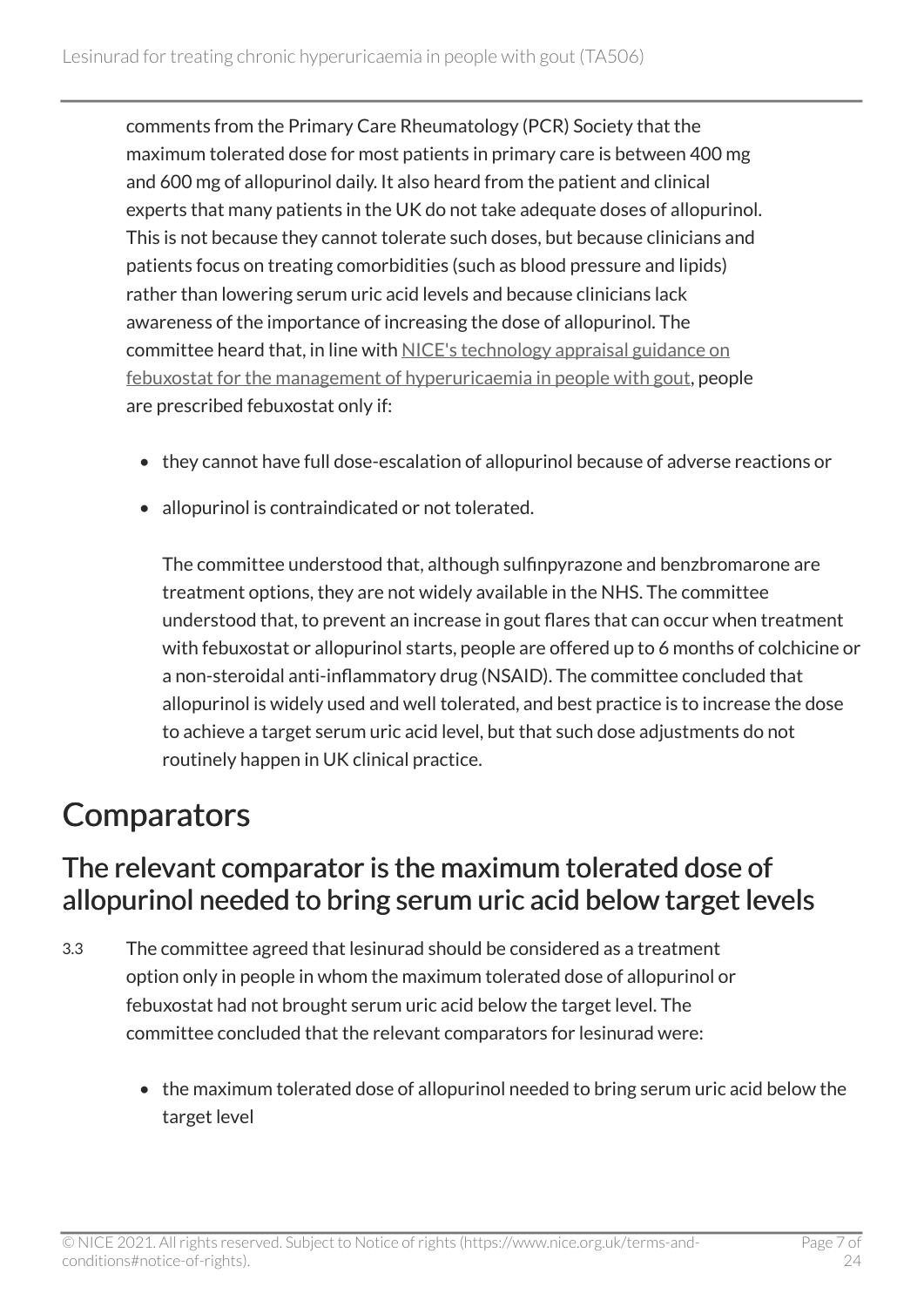• the maximum tolerated dose of febuxostat (only in people in whom allopurinol is contraindicated or not tolerated).

Although the company presented evidence of clinical effectiveness for lesinurad compared with febuxostat (from the CRYSTAL trial), it did not include febuxostat as a comparator in its cost-effectiveness analysis. Because lesinurad has a marketing authorisation for use with allopurinol and febuxostat is offered only to people in whom allopurinol is contraindicated or not tolerated, the committee did not discuss the comparison with febuxostat.

### <span id="page-7-0"></span>Evidence from trials of lesinurad

#### <span id="page-7-1"></span>Lesinurad's effectiveness may have been overestimated in CLEAR 1 and 2 because allopurinol dosing was not maximised

3.4 The company presented 2 multicentre randomised double-blind placebocontrolled trials (CLEAR 1 and 2). These compared lesinurad (200 mg per day) plus allopurinol (n=405) with placebo plus allopurinol (n=407) in people with gout who had a serum uric acid level of 360 micromol/litre (6 mg/100 ml) or above and who had at least 2 flares in the past 12 months. The committee heard that, although patients were encouraged to be on a maximised dose of allopurinol before randomisation, the company did not collect data on whether this had been achieved. Also, the mean dose of allopurinol at baseline was about 310 mg per day and was not changed during the trial. The committee noted that this was below the median dose of allopurinol associated with reducing serum uric acid levels to below a target of 360 micromol/litre (see [section](#page-5-3) 3.2). The committee heard from the company that a subgroup analysis comparing patients on a higher allopurinol dose (more than 300 mg daily) with patients on a lower dose (300 mg daily or lower) did not show a difference in treatment effect of lesinurad. However, the committee considered that the subgroup of patients taking a higher allopurinol dose was too small (n=86) to conclude similar effectiveness by allopurinol dose. In response to the second appraisal consultation document, the company used a study by Hande et al. (1984) to estimate how many patients in CLEAR had the recommended allopurinol dose, taking into account renal impairment. The company estimated that more than 92% of patients in the CLEAR trials were taking at least the recommended allopurinol dose because about 60% of the trial population had renal impairment, defined as a creatinine clearance of below 90 ml/min. However, the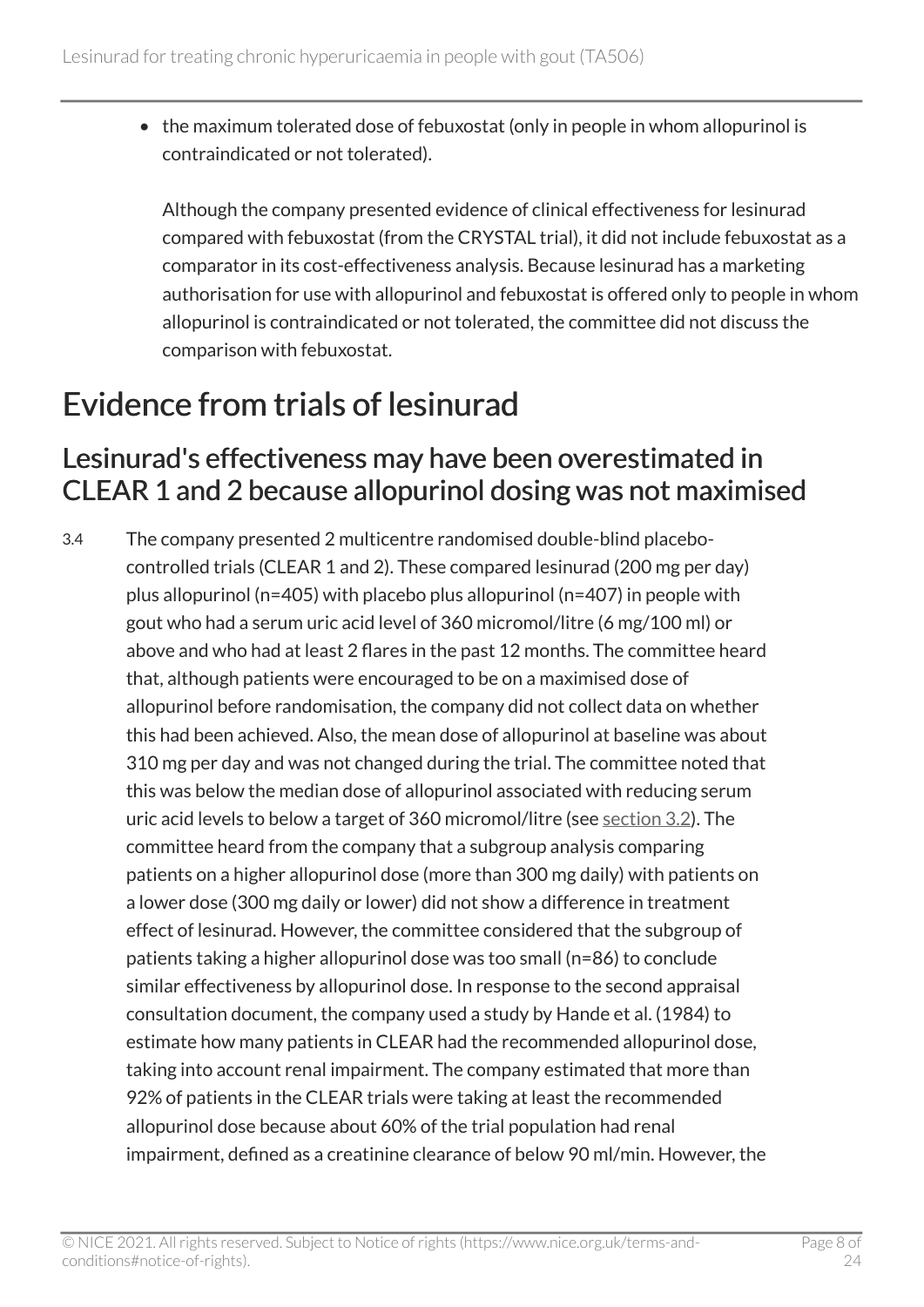committee was aware that, in clinical practice, renal impairment is defined as a glomerular filtration rate (similar to creatinine clearance) of below 60 ml/min/ 1.73 $\,$ <sup>2</sup>, and that the Medicines and Healthcare products Regulatory Agency in its public assessment report for allopurinol recommends modifying the dose of allopurinol when the creatinine clearance falls below 20 ml/min or lower. The committee also noted the results of the LASSO study that the company used in its model. This study investigated whether titrating the allopurinol dose up was effective in reducing serum uric acid levels. The study found that allopurinol was well tolerated and that people taking higher doses of allopurinol were more likely to achieve serum uric acid levels below target than people on lower doses. The ERG noted that, in the study by Hande et al., the most relevant research included only 17 people, and that the findings from the study had not been reproduced in a subsequent study. It also noted that the [British Society of](https://academic.oup.com/rheumatology/article-lookup/doi/10.1093/rheumatology/kex156)  [Rheumatology's guideline for the management of gout](https://academic.oup.com/rheumatology/article-lookup/doi/10.1093/rheumatology/kex156) suggested that allopurinol dose should not be based on renal function. This is because historically, it has led to people with poor renal function having low doses of allopurinol, which have not reduced their serum uric acid to below target levels, and also that dosing according to creatinine clearance does not reduce hypersensitivity to allopurinol. The committee understood from the guideline that gradually increasing the dose of allopurinol reduces serum uric acid to below target levels in most people and is generally well tolerated. The committee agreed that people in the CLEAR trials were unlikely to have had a maximum tolerated dose of allopurinol, either before or during the trials. It also noted that, had they done so, their serum uric acid would more likely have been reduced below target levels. The committee concluded that the relative effectiveness reported in the trials of lesinurad plus allopurinol compared with allopurinol alone was likely overestimated because the people in the comparator groups did not take a maximum tolerated dose of allopurinol.

#### <span id="page-8-0"></span>Lesinurad lowered serum uric acid levels but did not lower gout flare frequency or improve tophi healing in CLEAR 1 and 2

3.5 Bearing in mind the concerns described in [section](#page-6-1) 3.3, the committee noted that, in the trials, lesinurad plus allopurinol lowered serum uric acid below the target level of 360 micromol/litre for more people than placebo plus allopurinol (54.2% versus 27.9% in CLEAR 1 and 55.4% versus 23.3% in CLEAR 2, p<0.0001 in both trials). The committee was aware that the aim of treatment is to reduce the frequency of flares and resolve tophi (see  $section 3.1$ ), and that gout flares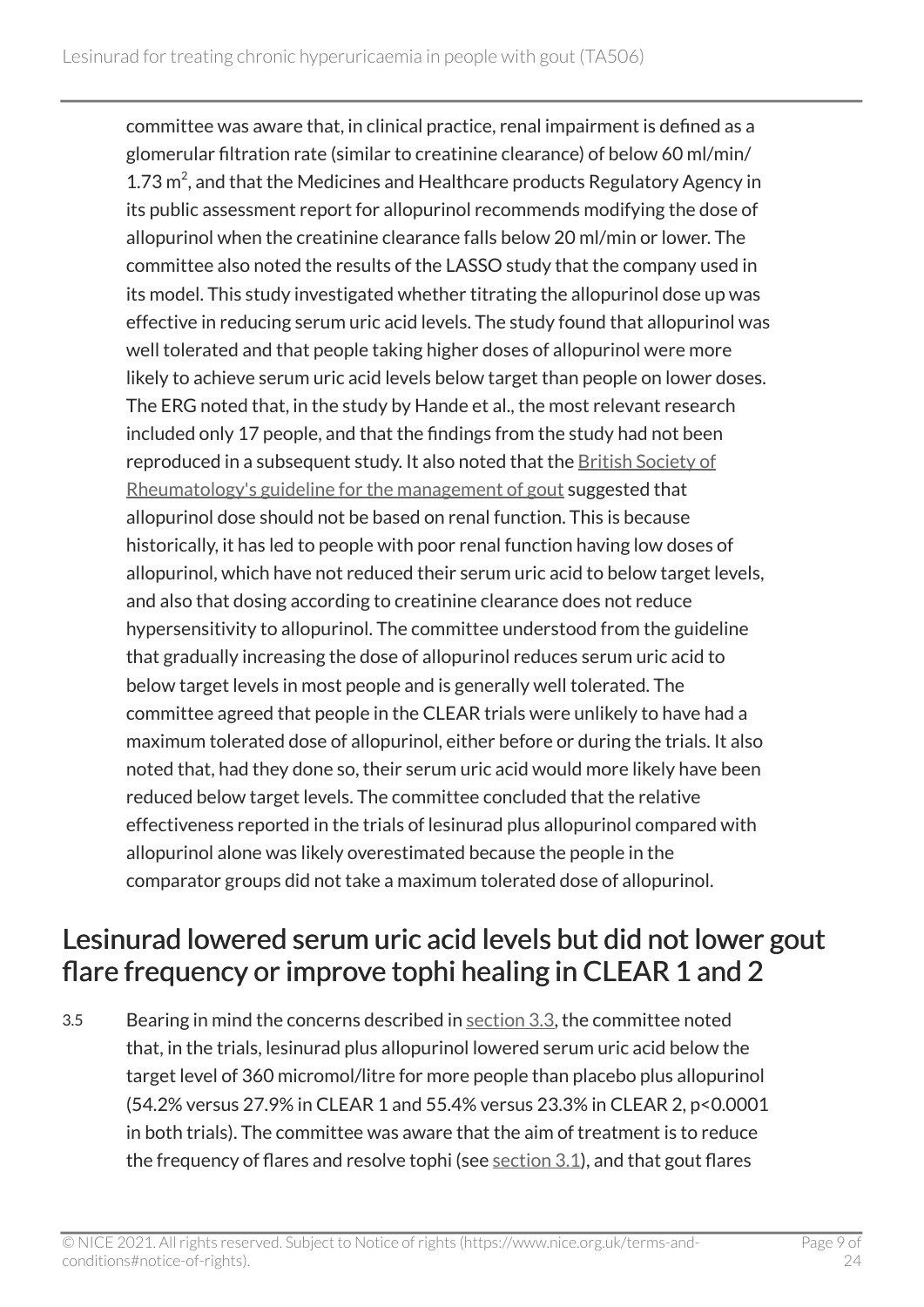needing treatment and tophus healing were among the secondary end points in both trials. It noted that the trials did not show that lesinurad reduced gout flare frequency (CLEAR 1, p=0.98; CLEAR 2, p=0.57) or sped up tophi healing (CLEAR 1, p=0.86; CLEAR 2, p=0.84). At the second appraisal committee meeting, the committee heard from the company that lesinurad could have been proven effective if the trials had been longer than 12 months. In addition, the company noted that 9 of 10 clinical experts participating in its Delphi panel survey agreed that it would likely take longer than 12 months to see an improvement in clinical outcomes. The committee also heard from the PCR Society that it was 'unrealistic' to expect trials in gout, a chronic disease, to be powered for clinical outcomes, for example, flares. The committee agreed with the PCR Society that longer and larger trials would be needed, but disagreed that these trials were not possible to do, noting examples in other chronic diseases (for example, hyperlipidaemia and hypertension). The committee concluded that lesinurad lowered serum uric acid levels, but that there is currently no evidence that lesinurad improves outcomes that affect the quality of life of people with gout.

### <span id="page-9-0"></span>The company's economic model

#### The company assumed that lowering serum uric acid levels improves quality of life and reduces the risk of death

- 3.6 The company's semi-Markov model assessed the cost effectiveness of 200 mg per day of lesinurad plus allopurinol compared with allopurinol alone. In the model that the company presented in response to the second appraisal consultation document, lesinurad lowered serum uric acid levels, which in turn:
	- reduced the number of flares, and so improved quality of life
	- increased tophi healing, and so improved quality of life
	- improved quality of life independently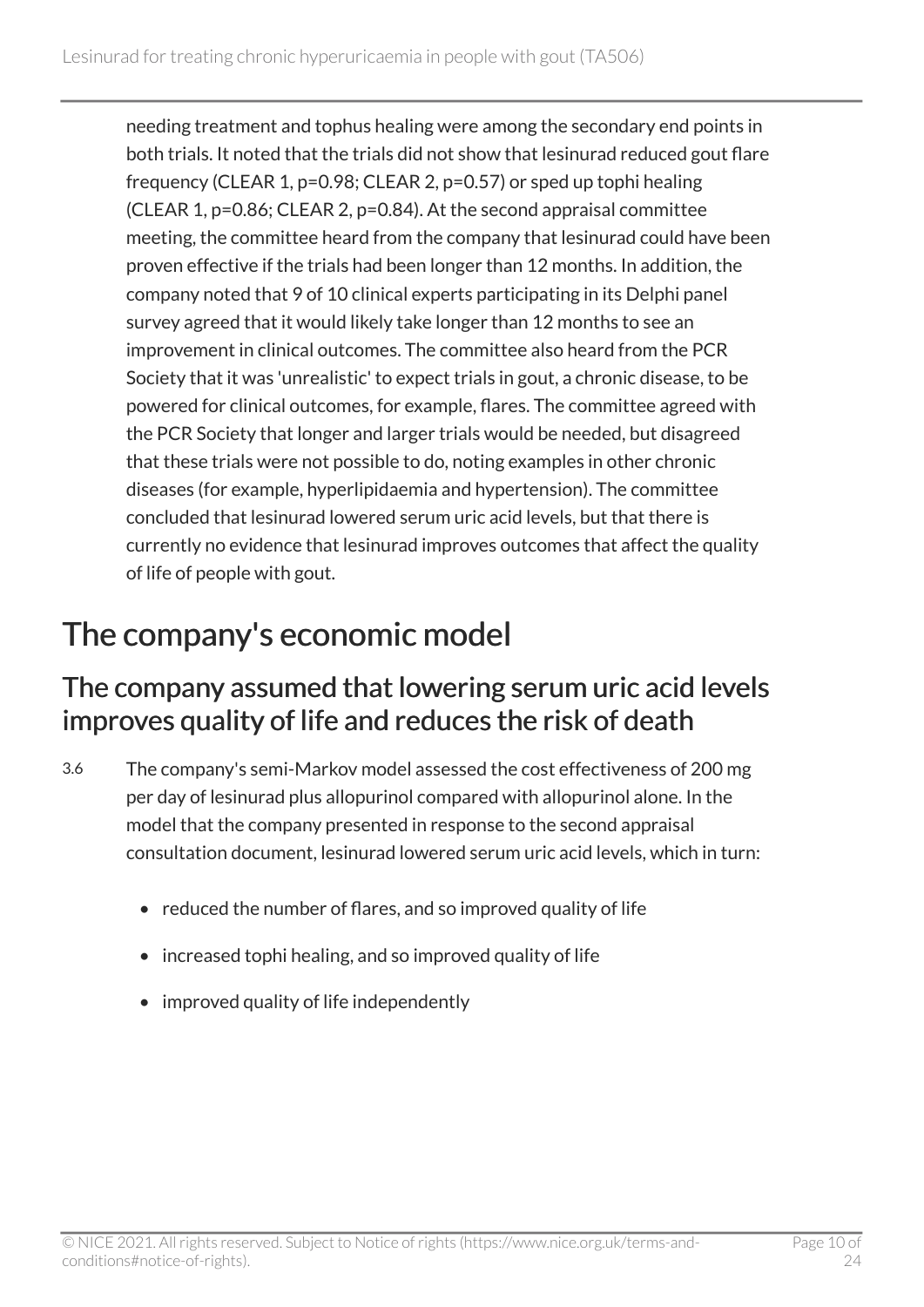• reduced the risk of death.

The modelled population included people with chronic gout with 2 or more flares within the past year despite treatment with allopurinol. The company defined 10 health states by level of serum uric acid (5 categories), and presence or absence of tophi. Each health state in the model was associated with a rate of flares that depended on serum uric acid level, treatment received, time on treatment, and the presence or absence of tophi. Utility values in the model were based on serum uric acid level, the flare rate, the presence or absence of tophi, and other patient characteristics. Tophi incidence and resolution were simulated as transitions between the health states of tophaceous and non-tophaceous gout, and differed by serum uric acid level. The committee heard that the company had set the rate of tophi resolution to zero for health states with serum uric acid levels above 360 micromol/litre. A patient in any health state could have a gout flare or die, and all model inputs were specific for men and women. The committee noted that the comparator in the model was an unchanging dose of allopurinol, and agreed that the more appropriate comparator was a higher dose of allopurinol (see [section](#page-5-3) 3.2 and [section](#page-6-1) 3.3).

### <span id="page-10-0"></span>Modelled population: sex

#### A lack of trial data for women increased uncertainty in the model results

3.7 The modelled population was 21.4% female, based on 'UK demographic and epidemiological data' (Kuo et al. 2014); the ERG was concerned that there were too few women in the trials (4.9%) to predict outcomes for women accurately. The committee heard from the ERG that a population with gout representative of the UK would include more women than did the trials. The committee noted that women in the model contributed substantially to the modelled average survival gains because the company assumed that gout-related mortality is higher in women than in men. The committee accepted that the proportion of women in the model reflected the UK population, but concluded that the paucity of trial data for lesinurad use in women with gout increased the uncertainty in the model results.

### <span id="page-10-1"></span>Incidence of tophi

### <span id="page-10-2"></span>The evidence used to estimate incidence of tophi is likely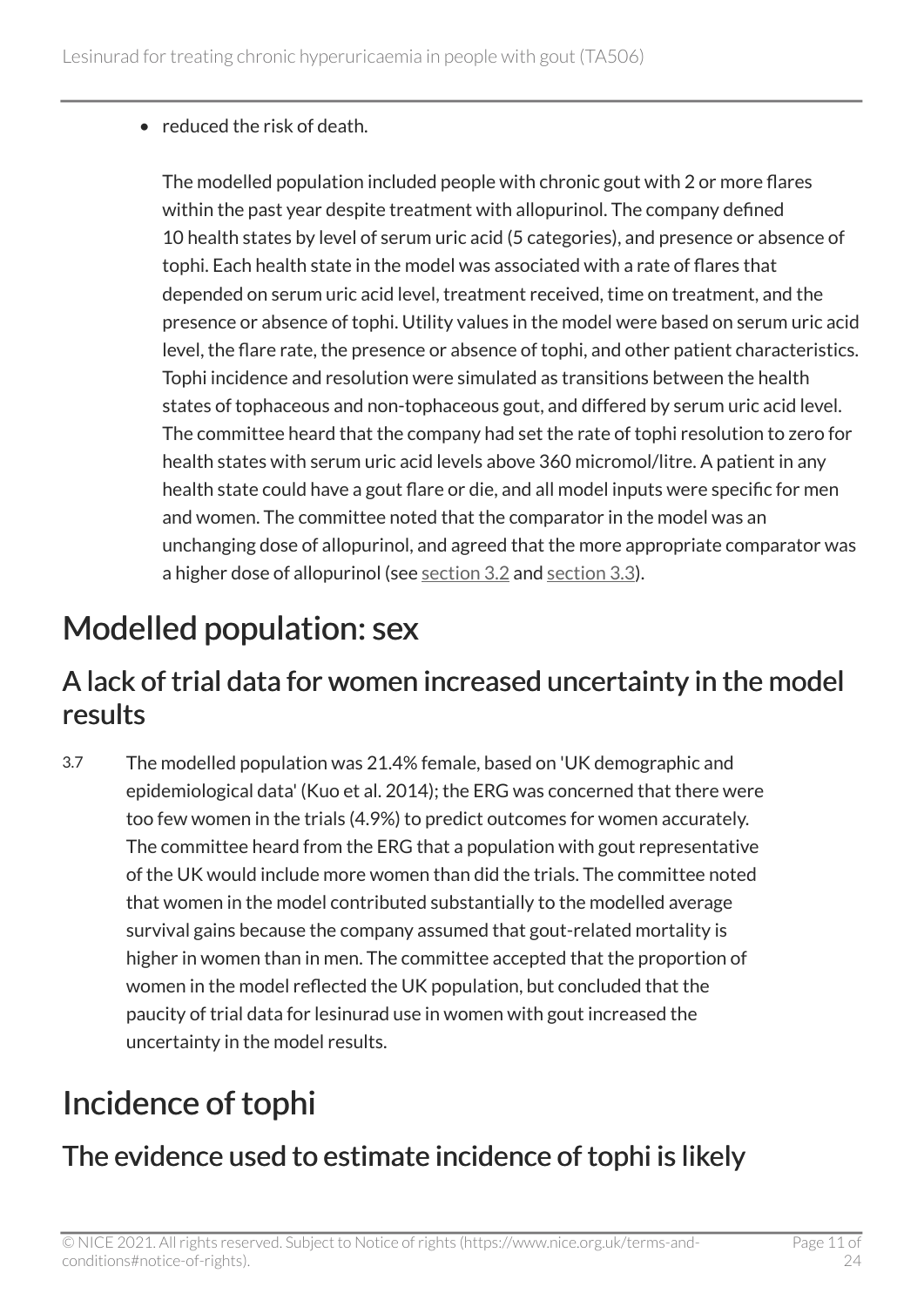### outdated

3.8 The committee noted that the company estimated the incidence of tophi in the modelled population using data from a study by Yu and Gutman (1967). The ERG believed that the age of this study limited its relevance to current practice. However, the committee heard from the ERG that it had not identified a better source of evidence. It also heard from the clinical experts that it was difficult to determine the degree to which the changes in clinical practice and lifestyle have changed the incidence of tophi over the last 50 years. In its updated exploratory analyses, the ERG arbitrarily chose an incidence rate that was 50% of that reported in Yu and Gutman. The ERG noted that Yu and Gutman included people who had not had previous treatment for gout and had never had tophi, whereas the patients in the company's model were starting second-line treatment and about 19% of patients in the model had tophi. The ERG suggested that managing gout has advanced over the last 50 years; the PCR Society agreed with the ERG that the estimates of tophi were not 'valid'. The committee noted comments from the PCR Society that the incidence of tophi may have increased since the Yu and Gutman study, but noted that the committee had not been presented with evidence for this. The committee concluded that, because the incidence of tophi from Yu and Gutman was collected such a long time ago in an untreated population, and in the absence of a better source of data, there remained uncertainty over the incidence rates for tophi. The committee was also aware that incidence rates for tophi had a negligible effect on the estimates of cost effectiveness.

### <span id="page-11-0"></span>The effect of lesinurad on serum uric acid levels beyond the trial

#### <span id="page-11-1"></span>The model should account for the possibility of increasing serum uric acid levels over time while on treatment

3.9 The company's model assumed that the serum uric acid level obtained by patients in the first year of treatment was maintained for as long as patients remained on treatment. The ERG noted that there was little evidence to support this because the longest follow-up study of lesinurad lasted only 2 years. It heard from 1 clinical expert that some people have serum uric acid levels that remain stable in the long term, whereas others have levels that increase over time, for example, when kidney function deteriorates. The committee was aware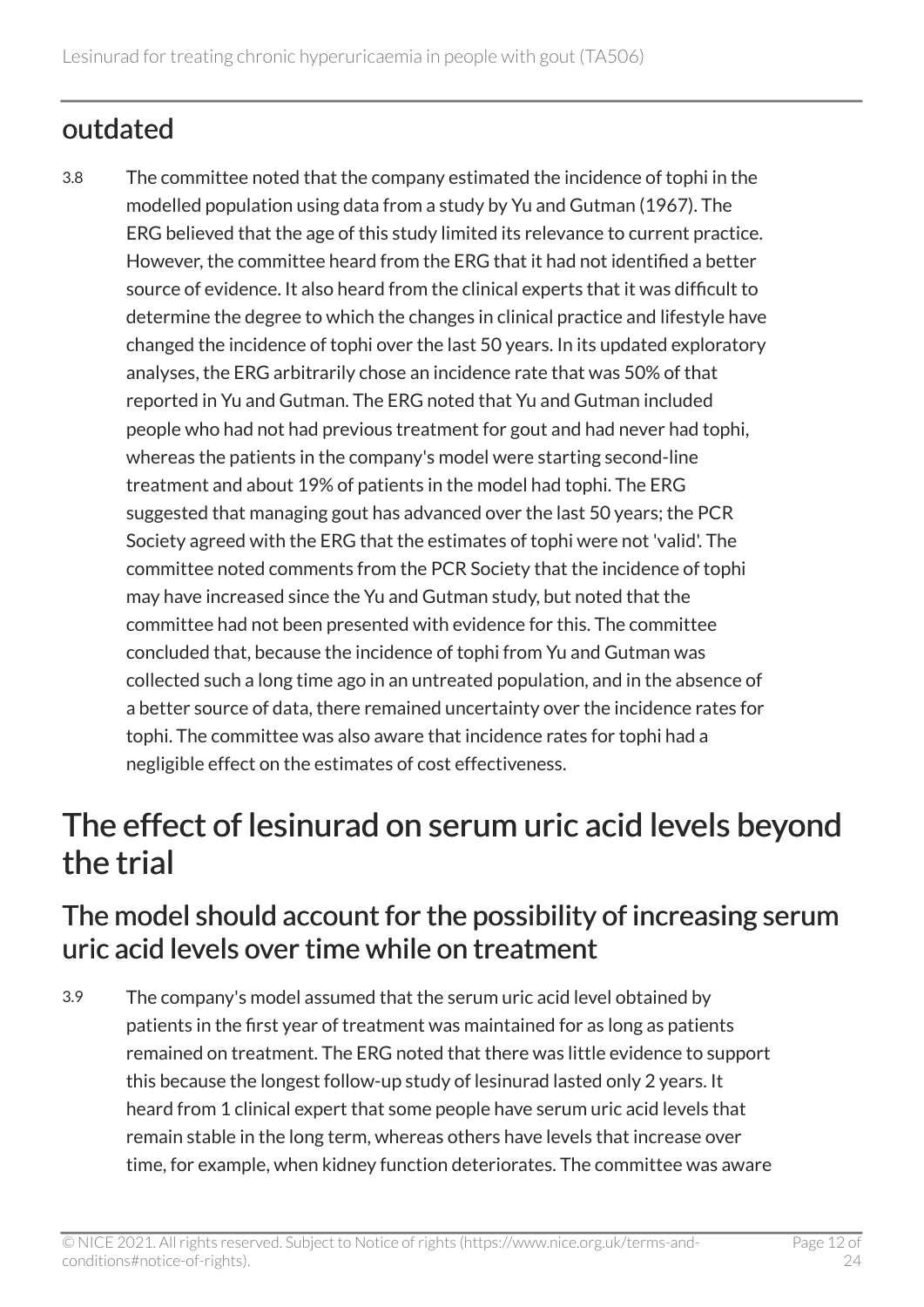that the ERG did a scenario analysis in which serum uric acid levels increased over time, reflecting a waning effect of lesinurad. In the absence of long-term evidence, the committee agreed to assume serum uric acid levels could increase over time while on treatment.

### <span id="page-12-0"></span>Stopping treatment because of treatment failure

#### Treatment should stop in the model if there is an inadequate response to treatment

3.10 The committee heard from a clinical expert that, if serum uric acid remained above the target level, clinicians would offer patients alternative treatments if possible (such as a different uricosuric drug) rather than continue with the current treatment. The committee also heard that clinicians in the NHS would consider stopping treatments that do not work. In response to the second appraisal consultation document, the company introduced a stopping rule into the model; patients in whom 6 months of treatment with lesinurad plus allopurinol did not reduce their serum uric acid level below 360 micromol/litre stopped taking lesinurad but continued taking allopurinol. These patients had the same benefits in the model had they been randomised to the allopurinol group, but their serum uric acid levels could not improve after stopping lesinurad. The ERG noted that, in the CLEAR trials, most patients who stopped taking lesinurad stopped taking allopurinol as well, so the model inputs were not based on trial data. The committee noted that the stopping rule had a modest effect on the incremental cost-effectiveness ratio (ICER) results. The committee concluded that treatment should stop in the model to reflect clinical practice if there is an inadequate response to treatment, and that the company's approach was acceptable.

### <span id="page-12-1"></span>Serum uric acid levels, flares, incidence of tophi and tophi healing

#### The association between lowering serum uric acid levels and outcomes is uncertain

3.11 The committee heard from the clinical experts that there was no validated disease model for patients with gout associating changes in serum uric acid levels and other risk factors with outcomes. It heard that, although serum uric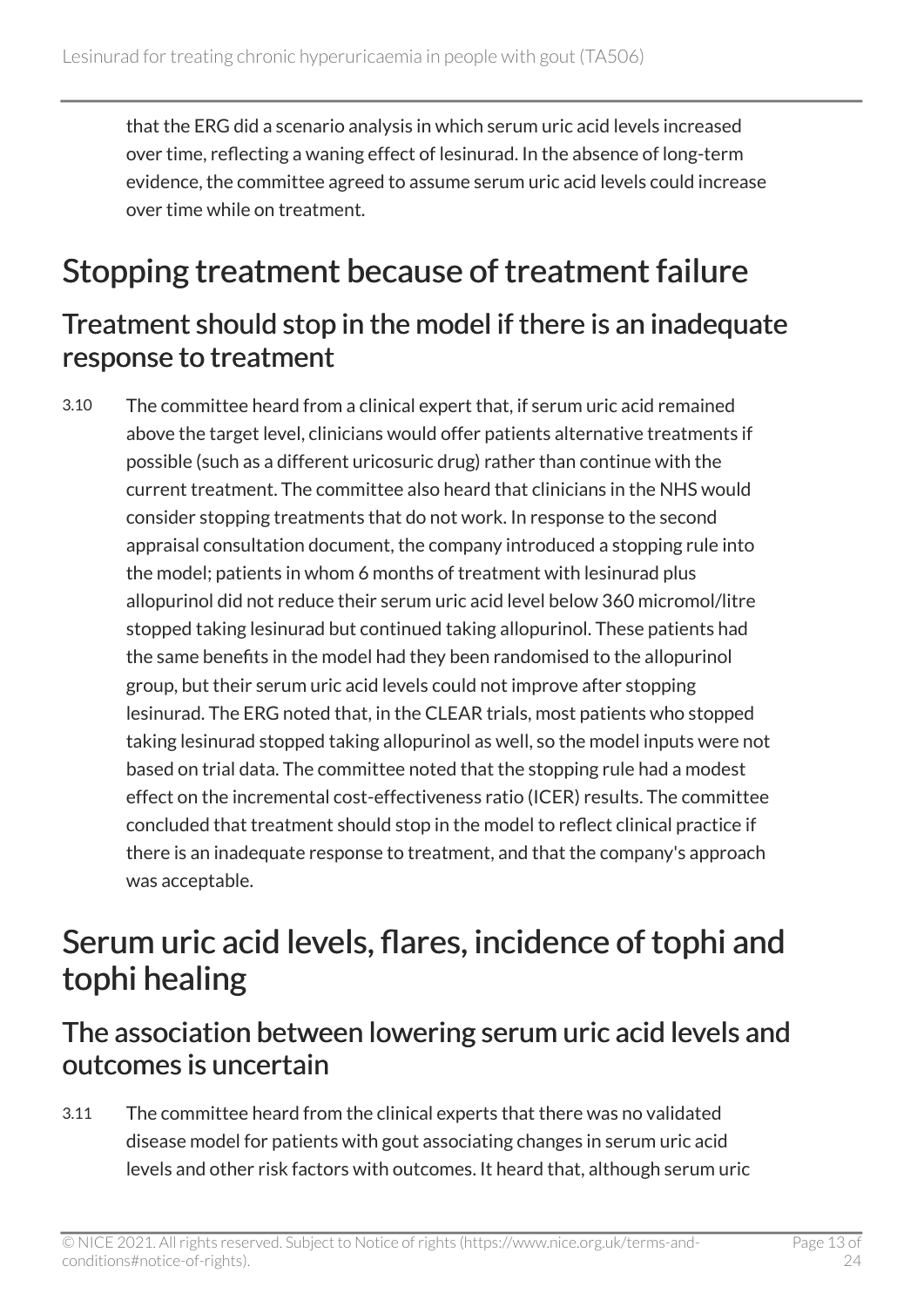acid level is widely used as a target clinical marker when treating gout, its use as a surrogate outcome measure should be treated with caution. The committee noted that the CLEAR trials did not show that lesinurad reduced flares, improved tophi healing or delayed death but that the trials may have been too small or too short to show these effects (see [section](#page-8-0) 3.5). Therefore, in its responses to the first and second appraisal consultation documents, the company provided additional information to support the relationship between serum uric acid levels and:

- gout flares (see [section](#page-13-1) 3.12)
- tophi healing (see [section](#page-14-1) 3.13)
- mortality (see [section](#page-16-1) 3.15 and section 3.16).

### <span id="page-13-0"></span>Gout flares

#### <span id="page-13-1"></span>The evidence is insufficient to estimate the strength of the relationship between lowering serum uric acid levels and gout flares

3.12 Because the trial evidence did not show that lesinurad reduced gout flares (see [section](#page-8-0) 3.5), the company provided an exploratory analysis of the CLEAR trials and the extension study 306 that showed that, irrespective of treatment used, people with lower median serum uric acid levels had fewer flares that needed treatment. The committee noted that this cross-sectional analysis did not account for informative censoring (that is, that the patients with more severe disease might have been less likely to remain in the study). The committee agreed that it was not possible to conclude from this analysis that the number of flares fell when serum uric acid levels were reduced. The committee then considered evidence from the company's systematic review. It noted that only 8 of 12 studies in the review reported a statistically significantly lower risk of gout flares with lower serum uric acid levels. However, the committee agreed with the ERG's concern that the risk of bias in these studies had not been examined. The committee noted that neither the company nor the ERG provided a statistical synthesis of trial evidence for the link between serum uric acid levels and gout flares (such as a meta-analysis). On balance, the committee appreciated that it was plausible that lowering serum uric acid levels could reduce gout flares, and that this was generally accepted (notably by the NICE-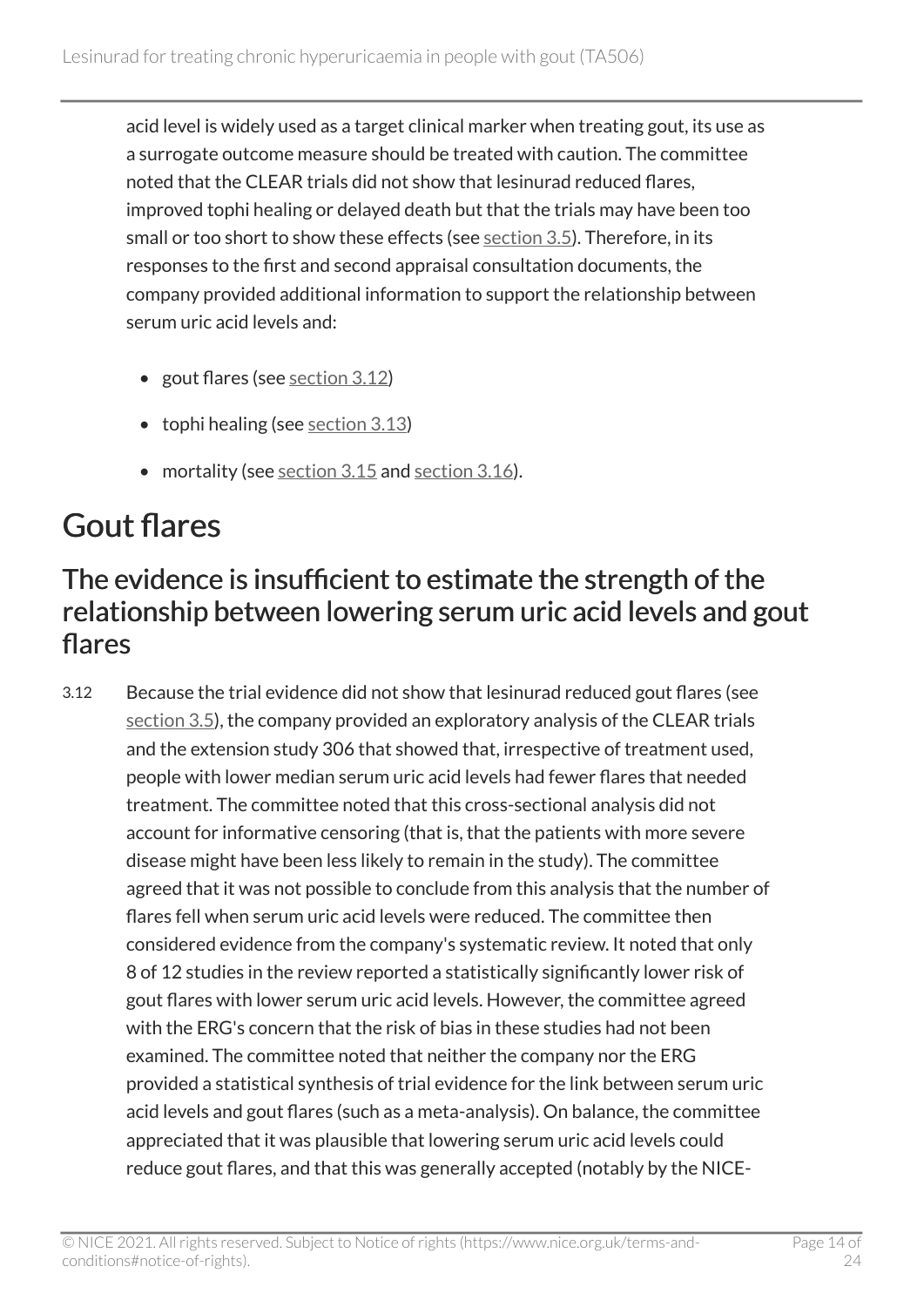accredited [British Society of Rheumatology's guidelines for the management of](https://academic.oup.com/rheumatology/article/56/7/e1/3855179)  [gout](https://academic.oup.com/rheumatology/article/56/7/e1/3855179)). It also noted that changing the incidence of gout flares did not have a big impact on the ICERs. However, the committee agreed that it had not been presented with sufficient evidence to estimate the strength of this relationship and would have preferred to see estimates from a well-conducted meta-analysis of relevant randomised trials.

## <span id="page-14-0"></span>Tophi healing

#### <span id="page-14-1"></span>The company's approach to modelling the relationship between lowering serum uric acid and tophi healing is acceptable

- 3.13 In the company's model, 'tophi healing' meant that all tophi completely resolved and patients moved from a health state with tophi to a health state without tophi in which patients had a higher quality of life. The committee heard from a clinical expert, and noted from the guidelines from the British Society of Rheumatology, that it was plausible that achieving lower serum uric acid levels was associated with a faster reduction of tophi. The committee understood that the company modelled tophi resolution over 2 time periods: the year following initial treatment; and all subsequent years. In response to the second appraisal consultation document, the company analysed data from the CLEAR extension study (study 306) and an extension study of the CRYSTAL trial, which compared lesinurad with febuxostat (study 307):
	- In the first year, the company assumed a linear relationship between serum uric acid levels and tophi resolution to estimate rates of tophi resolution.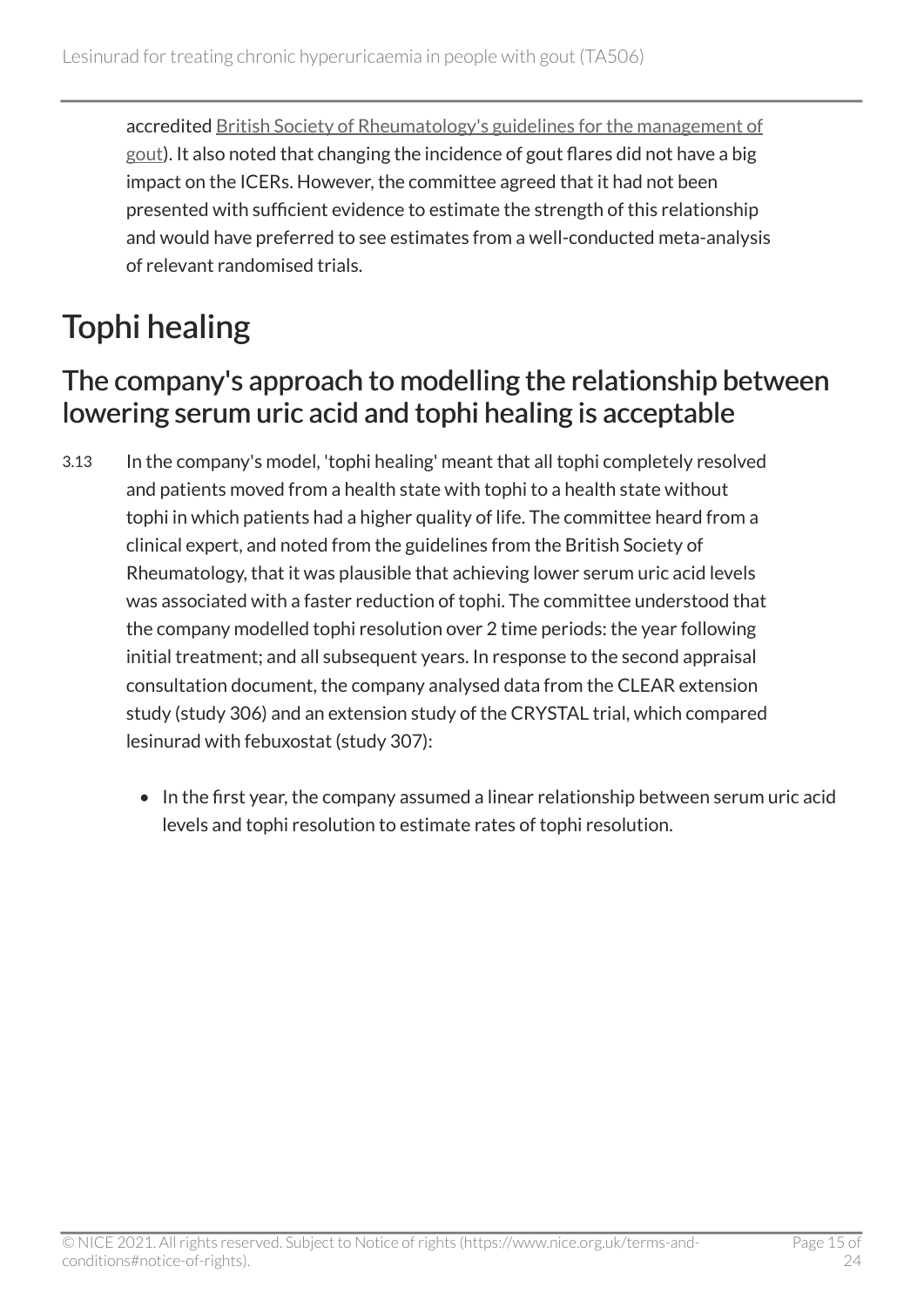• For subsequent years, the company used actual tophi resolution rates, based on serum uric acid levels from study 306 and study 307.

The committee noted that the ERG was concerned with the approach taken by the company. It heard that studies 306 and 307 were substantially different, that is, patients in the CRYSTAL trial were younger and had more severe gout than patients in the CLEAR trials. Also, some patients in CRYSTAL took a 400-mg dose of lesinurad, twice the maximum dose approved in the marketing authorisation. The committee understood that the company's approach could have overestimated the effectiveness of lesinurad on tophi healing, but noted that this had a limited effect on cost effectiveness. Although the committee preferred using data from the CLEAR trials alone to model tophi resolution in the first year, and to extrapolate to model subsequent years, it concluded that the company's new approach was acceptable.

### <span id="page-15-0"></span>**Mortality**

### People with gout have a shorter life expectancy

3.14 In its response to the second appraisal consultation document, the company presented evidence for the association between life expectancy and: gout; high serum uric acid levels; and taking drugs to lower serum uric acid levels. None of the evidence provided by the company came from randomised trials. The committee was aware that the company incorporated 2 assumptions about mortality into its model: first, the life expectancy of the average patient with chronic gout and recurring flares (see [section](#page-16-0) 3.15); and second, to what extent treating to lower serum uric acid prolongs life in people with chronic gout and recurring flares (see [section](#page-16-1) 3.16). With respect to the first of these issues, in response to the second appraisal consultation document, both the company and the PCR Society offered a biological rationale for how high serum uric acid levels might decrease life expectancy. They argued that high serum uric acid levels increase the immune response and inflammation, and that chronic inflammation is associated with further comorbidities, such as cardiovascular risk, in other conditions like rheumatoid arthritis. The committee considered comments from the PCR Society highlighting a recent epidemiological study by Vincent et al. (2017), which showed that tophi were associated with mortality, but serum uric acid levels were not. The committee accepted that people with gout have an increased risk of mortality compared with people without gout, and that the increased risk reflects both gout and the many comorbidities associated with gout.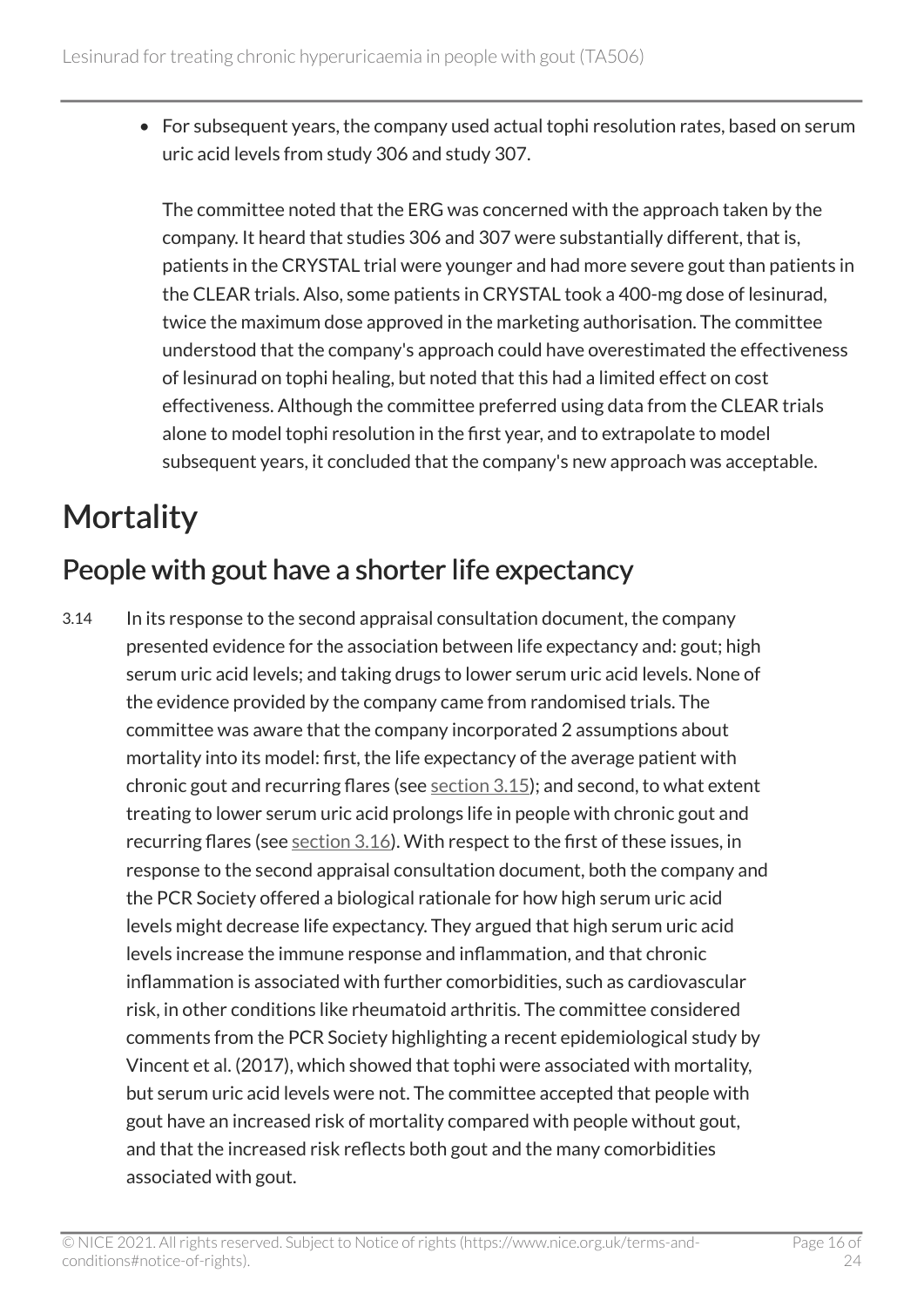#### <span id="page-16-0"></span>The increased mortality with gout used in the model should reflect a UK population with gout and recurring flares

3.15 The company presented the results of 7 observational studies it had identified in a systematic review, which suggested that people with a higher serum uric acid level had a shorter life expectancy than people with a lower serum uric acid level. The company used the results from 1 of the 7 observational studies by Stack et al. (2013) to estimate the life expectancy for people in the model compared with the general population (and also to estimate the magnitude of the benefit of lowering serum uric acid levels; see [section](#page-16-1) 3.16). Based on this study, the company modelled that, above a serum uric acid level of 5 mg/100 ml (300 micromol/litre), mortality risk increased by 16% for every 1 mg/100 ml increase in serum uric acid level. The committee was concerned that this study was a national survey of the US general population, which did not reflect the population in this appraisal because only 2.7% of people had gout and it included people with normal serum uric acid levels. The ERG used a study by Kuo et al. (2016) in its base case to model life expectancy associated with gout, based on sex and the presence or absence of tophi. This study describes patients diagnosed with gout in the UK using data from medical records. The committee concluded that the increased mortality with gout used in the model should reflect a UK population with gout and recurring flares.

#### <span id="page-16-1"></span>There is insufficient evidence to support a relationship between lowering serum uric acid levels and prolonging life

3.16 The committee considered the relationship between lowering serum uric acid levels and prolonging life: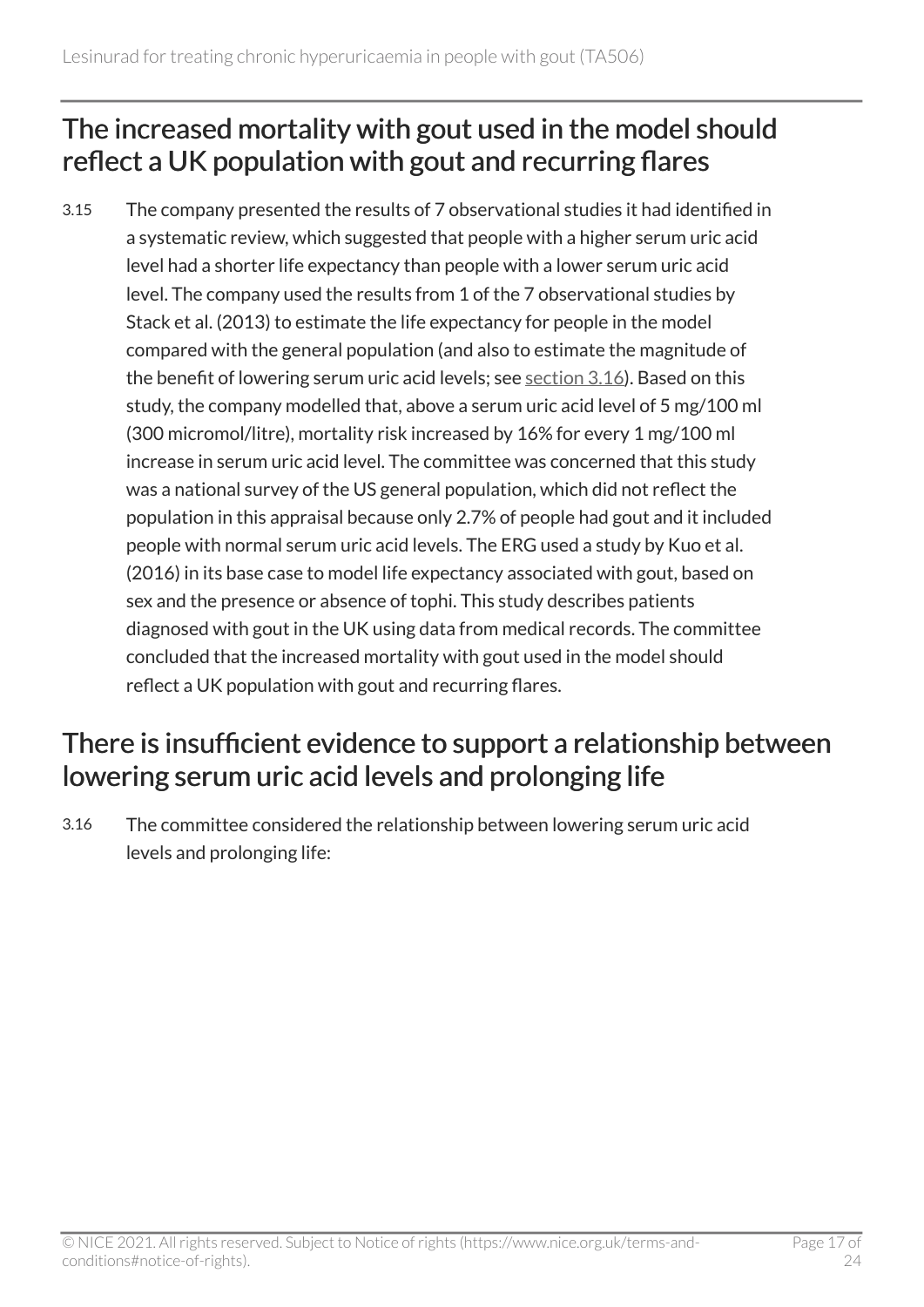- The company presented a meta-analysis of 6 observational studies, which suggested that, for people with hyperuricaemia or gout, taking uric acid-lowering therapy was associated with a lower mortality risk (pooled, statistically significant hazard ratio: 0.79).
	- The committee noted that the meta-analysis was based entirely on pharmacoepidemiological studies, and that it had not been presented with evidence from randomised controlled studies to validate the relationship between lowering serum uric acid levels and life expectancy, even with drugs other than lesinurad. The committee had concerns about using observational studies to prove that uric acid-lowering therapy prolongs life in people with gout.
	- $-$  The committee noted that, when the ERG limited the meta-analysis to studies from the UK (n=13,886), the result did not suggest that uric acid-lowering treatment extended life (non-statistically significant hazard ratio: 0.93). The committee agreed that UK-based studies were more relevant to the population that would be eligible for lesinurad in NHS clinical practice. It also considered that other unknown confounders could have influenced the relationship between uric acid-lowering treatment and life extension reported in the meta-analysis.
- The company used the study by Stack et al. (2013; see [section](#page-16-0)  $3.15$ ), to model the decrease in mortality risk when lowering serum uric acid levels with treatment. The company assumed that treatment with lesinurad would reduce by 34% the risk of mortality that was attributable to high serum uric acid levels reported in the study by Stack et al. The company translated this in the model to an increase in mean life expectancy with lesinurad of 0.12 years (1.4 months). The committee agreed that the population in the study by Stack et al. did not reflect the population in this appraisal because only 2.7% of people had gout and it included people with normal serum uric acid levels. It was aware that there is a risk of confounding with results from observational studies because of both known and unknown confounders, and that this could have influenced the relationship between serum uric acid levels and life expectancy reported in the meta-analysis and in Stack et al. The committee noted that the analysis by Stack et al. did not control for, among other potential confounders, poor renal function, which increases the risk of dying and was itself highly associated with serum uric acid levels in the same study.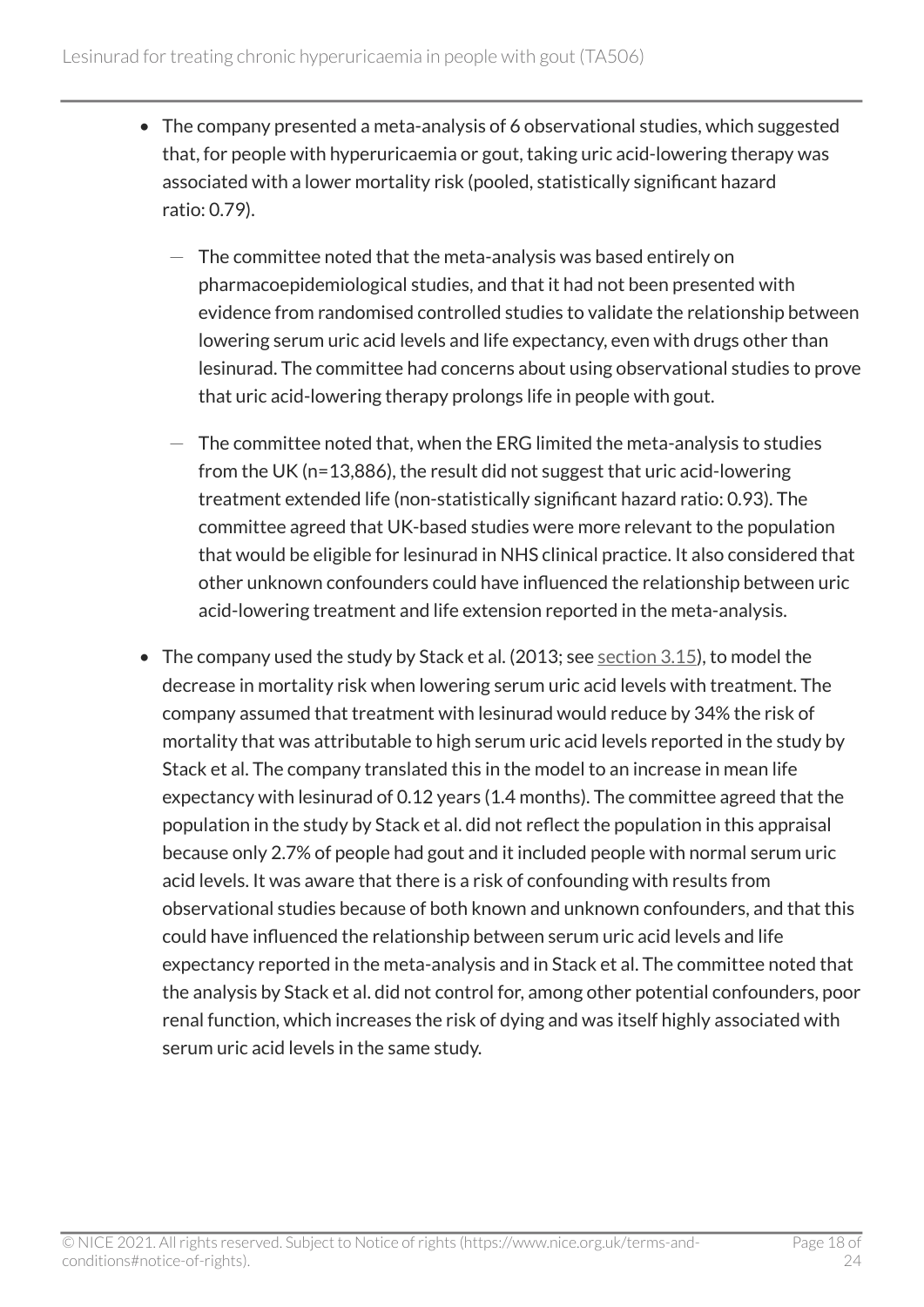- The committee recognised that accepting that uric acid-lowering therapy extends life, based on the general population in the study by Stack et al., would imply that people with hyperuricaemia, but not gout, would also benefit from uric acid-lowering therapy. However, the committee was aware that the guidelines from the British Society of Rheumatology do not advocate treating hyperuricaemia in the absence of gout.
- The committee heard from the company during the committee meeting that it had not included evidence that lesinurad extends life in its application for a marketing authorisation from the European Medicines Agency.
- The committee was aware that [NICE technology appraisals for rheumatoid arthritis,](https://www.nice.org.uk/guidance/conditions-and-diseases/musculoskeletal-conditions/arthritis/products?GuidanceProgramme=TA) another chronic inflammatory condition, had assumed increased mortality risk from having rheumatoid arthritis, but not that treating rheumatoid arthritis with diseasemodifying treatments prolongs life.

Therefore, the committee did not accept the company's base-case model, which assumed that treatment with lesinurad prolonged life. The committee agreed that it had not been presented with robust clinical evidence about whether, or to what extent, lowering high serum uric acid levels with treatment extends life expectancy for people with chronic gout and frequent flares. The committee concluded that it was appropriate to use the evidence from observational studies to assume that people with gout have a shorter life expectancy. However, it also concluded that it was not appropriate to assume that reducing serum uric acid levels with lesinurad extends life because there is no robust evidence from randomised trials to validate this.

## <span id="page-18-0"></span>Utility values

### <span id="page-18-1"></span>SF-6D utility values from the CLEAR trials are preferable

3.17 In the company's original model, utility values came from the physical component scale of SF-36 from the CLEAR trials, based on flares and tophi, mapped onto EQ-5D. The committee noted that the EQ-5D utility values were implausibly low and showed only a small difference between people with at least 6 flares per month and tophi, and people with no flares and no tophi. The committee had expected a greater difference, given the advice from the patient expert that flares have a substantial impact on quality of life. In response to the first appraisal consultation document, the company used SF-6D scores calculated from SF-36 data from the CLEAR trials to estimate utility values based on numbers of flares and the presence or absence of tophi. The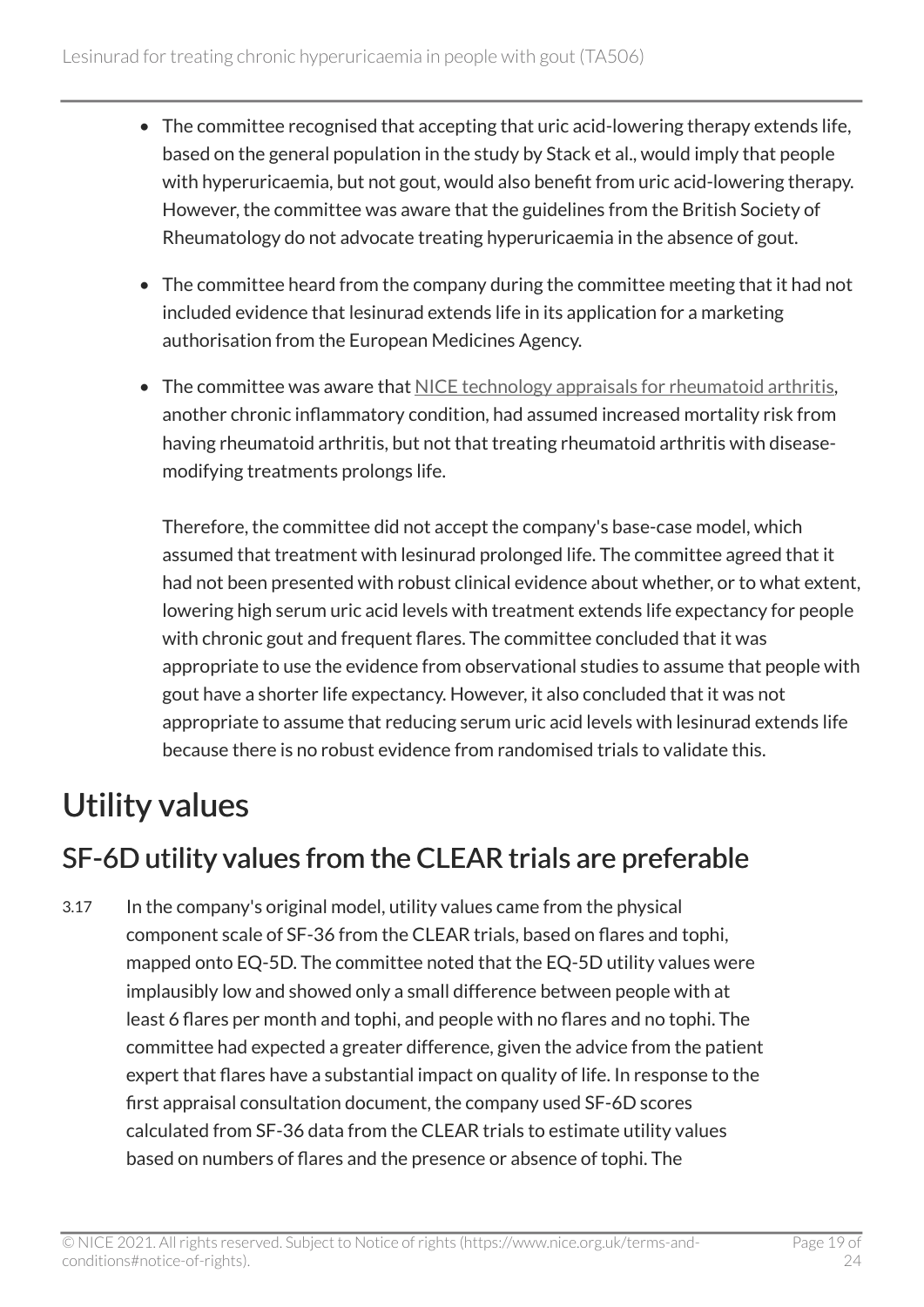committee agreed this approach resulted in more plausible utility values than the company's original approach. However, after the second appraisal consultation document, the company provided a linear regression analysis of SF-6D data from the CLEAR trials, this time based on serum uric acid levels, which it argued showed that high serum uric acid levels reduced quality of life independently of the effects of flares and tophi. In its base-case model, the company used these utility values based on serum uric acid level, with adjustments for flares and tophi, and also for age, sex, geographical region, unemployment, BMI and comorbidities (diabetes and hypertension). The committee considered that the association between serum uric acid levels and quality of life may still have been confounded by other variables for which the final analyses did not adjust, for example, cardiovascular disease. It considered that lowering serum uric acid levels would not affect the reduced quality of life associated with these conditions, and that any reduced quality of life was associated with gout flares. The committee was aware that [NICE's technology](https://www.nice.org.uk/guidance/ta164)  [appraisal guidance on febuxostat for managing hyperuricaemia in people with](https://www.nice.org.uk/guidance/ta164) [gout](https://www.nice.org.uk/guidance/ta164) concluded that 'there remained some uncertainty about the relationship between absolute serum uric acid concentration and gout symptoms in general, and that this was an additional source of uncertainty in the estimation of the incremental QALYs gained'. The committee was also aware that, in the CLEAR trials, lesinurad did not improve quality of life over 12 months of treatment despite it having reduced serum uric acid levels. It noted that the ERG considered it was implausible that changes in serum uric acid levels affect quality of life and the association was likely to be confounded. The committee agreed that it was not acceptable to base utility values on serum uric acid levels. The committee concluded that utility values based on SF-6D scores calculated from SF-36 data from the CLEAR trials based on numbers of flares and the presence or absence of tophi were more plausible.

### <span id="page-19-0"></span>Cost-effectiveness results

#### Lesinurad is not a cost-effective use of NHS resources

3.18 The company's deterministic base case showed that the ICER for lesinurad plus allopurinol compared with allopurinol alone was £12,084 per quality-adjusted life year (QALY) gained (incremental costs £1,598; incremental QALYs 0.13). The committee agreed that this ICER was not plausible because:

© NICE 2021. All rights reserved. Subject to Notice of rights (https://www.nice.org.uk/terms-andconditions#notice-of-rights).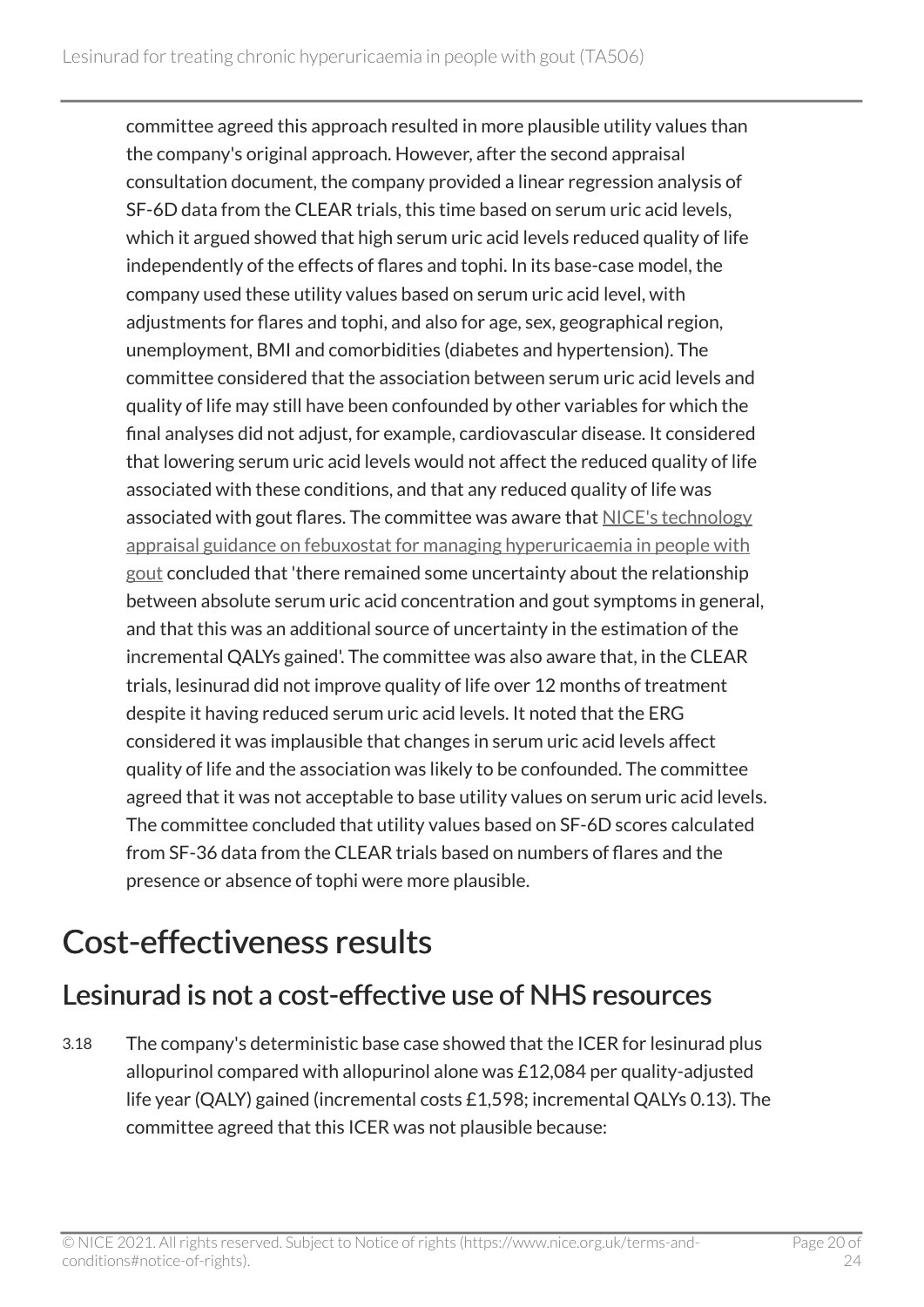- the ICER depended on the assumption that treating gout by lowering serum uric acid levels prolongs life (see [section](#page-16-1) 3.16)
- $\bullet$  the dose of allopurinol was not maximised (see [section](#page-7-1) 3.4)
- the model did not allow for serum uric acid levels to increase for the people who remain on treatment long term (over 2 years; see [section](#page-11-1) 3.9)
- the company's base case included utility values based on serum uric acid level (see [section](#page-18-1) 3.17).

In its preferred base case, the ERG made 4 adjustments to the company's base case, which resulted in an ICER of £46,075 per QALY gained for lesinurad plus allopurinol compared with allopurinol alone. These adjustments were:

- 1. using utility values from a linear regression model of SF-6D scores from SF-36 results in CLEAR, based on flares and tophi (see [section](#page-18-1) 3.17; as used by the ERG in its critique of the company's new evidence submitted in response to the first appraisal consultation document)
- 2. modelling tophi healing according to the CLEAR trial, including extrapolating beyond 1 year (see [section](#page-14-1) 3.13)
- 3. assuming the incidence rate of tophi has decreased by 50% since the estimate in 1967 (see [section](#page-10-2) 3.8)
- 4. applying a mortality rate for people with gout and tophi from Kuo et al. (2016) adjusted for sex, instead of serum uric acid level-based mortality rates from Stack et al. (2013; see [section](#page-16-0) 3.15).

The ERG also presented an additional analysis, with adjustments 2 and 3, but instead of 1 and 4:

• using utility values based on SF-6D values using trial-based utilities and not calculated from a linear regression model (see [section](#page-18-1) 3.17)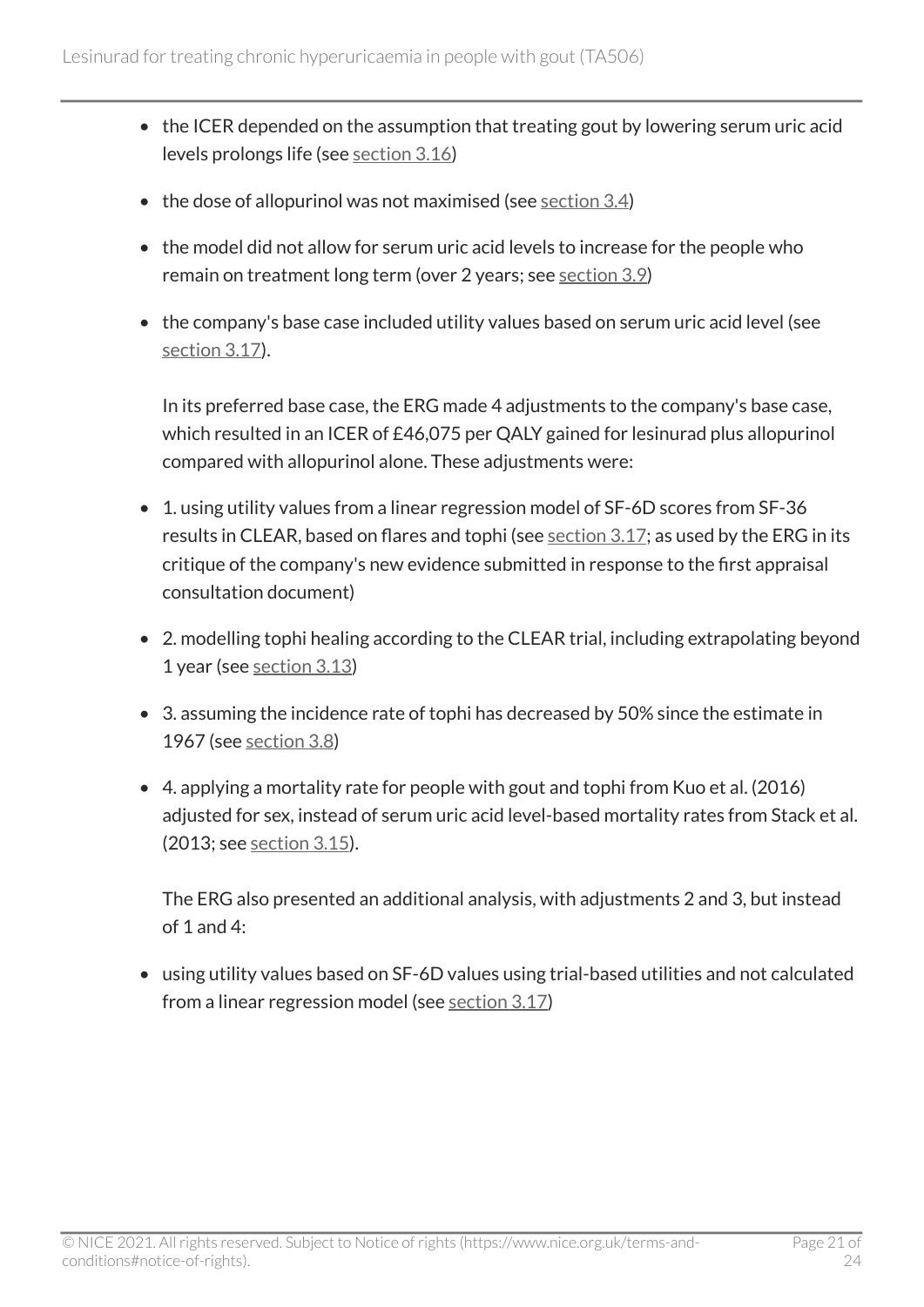• assuming that treatment with lesinurad does not prolong life (see [section](#page-16-1) 3.16).

When combined, these adjustments resulted in an ICER of £62,298 per QALY gained for lesinurad plus allopurinol compared with allopurinol alone. The committee was aware that, although the adjustments individually had a modest effect on the ICER, when combined, the individual adjustments interacted to have a substantial effect on the ICER. The committee noted that taking into account the below concerns would increase the ICER even further:

- if the comparator in the model reflected an optimised (that is, maximally tolerated or adequate) dose of allopurinol because the treatment effect would likely have been smaller (see [section](#page-6-1) 3.3 and [section](#page-7-1) 3.4)
- if the modelled serum uric acid levels increased over time to account for a loss of effect of lesinurad (see [section](#page-11-1) 3.9).

The committee concluded that its most plausible ICER for lesinurad plus allopurinol compared with allopurinol alone was likely to be more than £62,298 per QALY gained, which is above the range NICE normally considers to be a cost-effective use of NHS resources, and therefore it could not recommend lesinurad.

### <span id="page-21-0"></span>Innovation

#### There were no additional benefits of lesinurad that were not captured in the measurement of QALYs

3.19 The committee heard from a patient expert that gout is undertreated in practice, that allopurinol does not work for everyone and that patients would benefit from new treatments. It noted that lesinurad is the only drug in its class that has been licensed for use with a xanthine oxidase inhibitor, and that it has a different mechanism of action to other reabsorption inhibitors. The committee concluded that it had not been presented with any evidence of additional benefits of lesinurad that were not captured in the reference-case calculation of QALYs.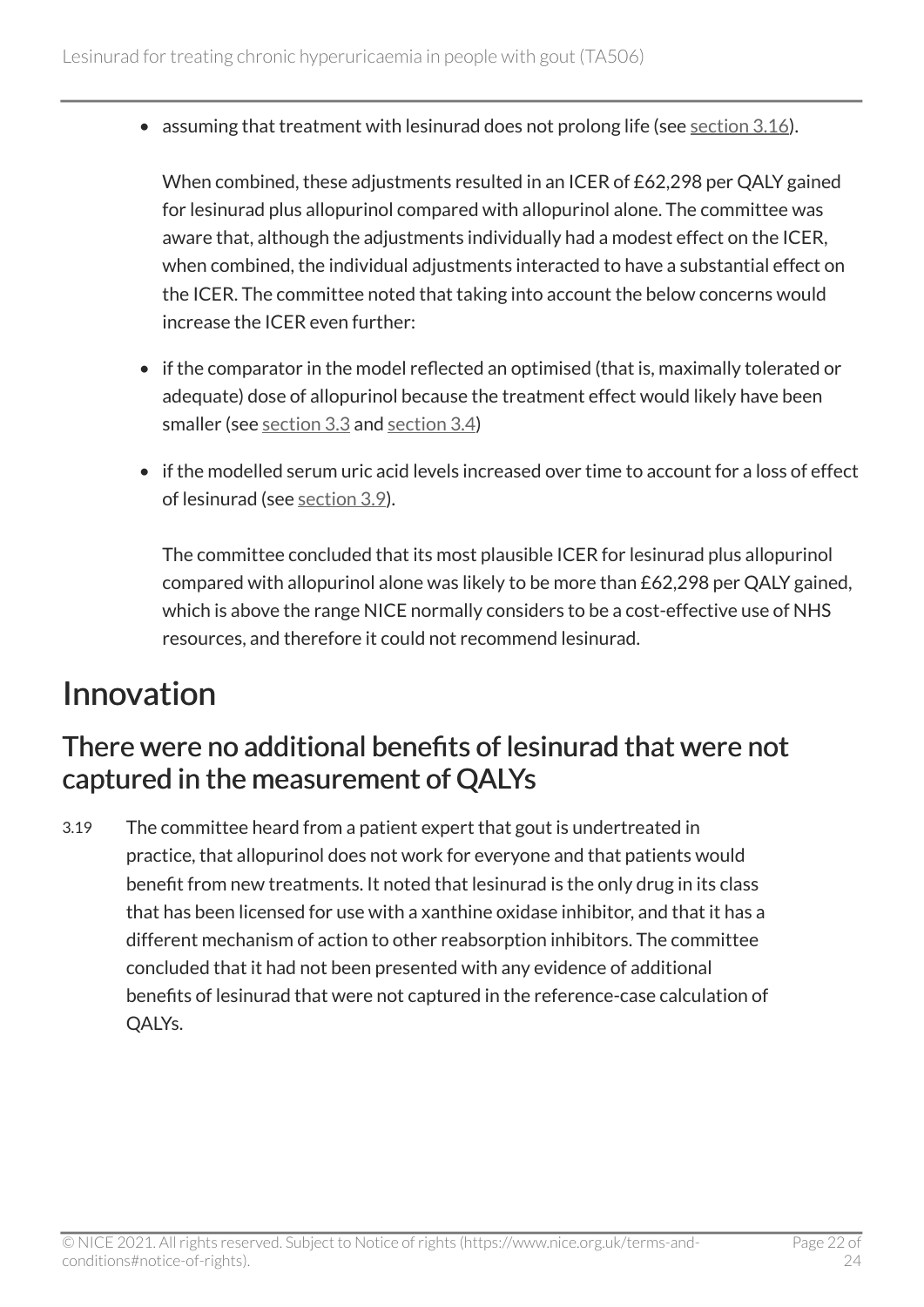## <span id="page-22-0"></span>4 Appraisal committee members and NICE project team

### <span id="page-22-1"></span>Appraisal committee members

The 4 technology appraisal committees are standing advisory committees of NICE. This topic was considered by [committee](https://www.nice.org.uk/Get-Involved/Meetings-in-public/Technology-appraisal-Committee/Committee-B-Members) B.

Committee members are asked to declare any interests in the technology to be appraised. If it is considered there is a conflict of interest, the member is excluded from participating further in that appraisal.

The [minutes of each appraisal committee meeting](https://www.nice.org.uk/get-involved/meetings-in-public/technology-appraisal-committee), which include the names of the members who attended and their declarations of interests, are posted on the NICE website.

### <span id="page-22-2"></span>NICE project team

Each technology appraisal is assigned to a team consisting of 1 or more health technology analysts (who act as technical leads for the appraisal), a technical adviser and a project manager.

Irina Voicechovskaja, Thomas Paling and Kirsty Pitt Technical Leads

Dr Rosie Lovett and Jasdeep Hayre Technical Advisers

Jeremy Powell Project Manager

ISBN: 978-1-4731-2820-0